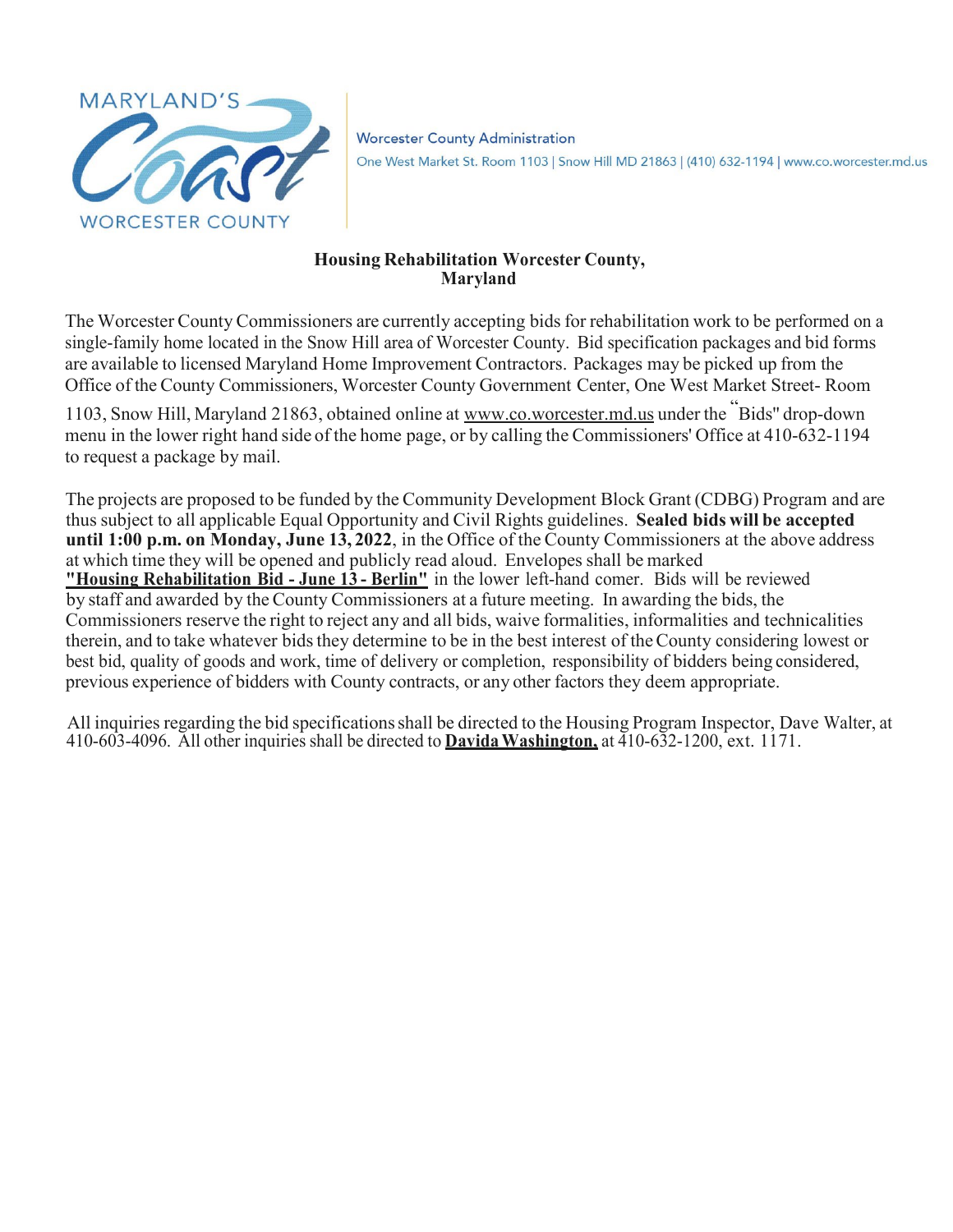#### WORCESTER COUNTY IS REQUESTING QUOTATIONS FROM OUALIFIED **CONTRACTORS FOR REPAIRS TO:**

| <b>PROPERTY OF: Joyce Pitts</b> |                         |
|---------------------------------|-------------------------|
| ADDRESS:                        | 211 Flower St.          |
|                                 | <b>Berlin, MD 21811</b> |
| TELEPHONE:                      | 410-641-3473            |

TOTAL QUOTE:

CONTRACTOR:

 $\blacksquare$ 

PART ONE: GENERAL CONDITIONS

NO QUOTATIONS AFTER: June 13, 2022

PART TWO: SCOPE OF WORK

#### PART ONE - GENERAL CONDITIONS

- 1) The Contractor shall coordinate all work in progress with the homeowner so as not to severely disrupt living conditions. Inside work which is disruptive, or displaces the use of the kitchen, bathroom, or bedrooms, shall be pursued continuously on normal working days.
- 2) The Contractor shall be responsible for removing and replacing furniture and other articles, to and from other storage areas on premises, as needed to allow work space or to protect such possessions. Provide plastic film protection over all furniture (if not removed), carpets, finished floors, etc. - also install film at doorways as required.
- 3) The Contractor shall remove all excess material, construction debris, and other existing debris and material specified herein, to an approved dumpsite off premises. Work area shall be broom swept at the end of each work day.
- 4) The Contractor shall contact the Program Inspector or Housing Administrator for direction in the event that coordination or clarification problems arise with the homeowner or other contractors.
- 5) The Contractor shall coordinate closely with the homeowner as to which possessions are considered "junk and debris" and which are valuable before hauling anything away.
- 6) The Contractor shall leave all work areas on the premises in a neat and clean condition, and shall instruct the homeowner in the care and use of all installed equipment and appliances. Owner's manuals and warranty booklets are to be provided to the homeowner for all applicable equipment, appliances, and materials.
- 7) The Contractor shall not undertake or engage in any additional work intended to be billed to the Program as an "extra" or as additional cost to the original contract without a written change order signed by the Program Inspector, Housing Administrator, and homeowner. A written change order as outlined above is also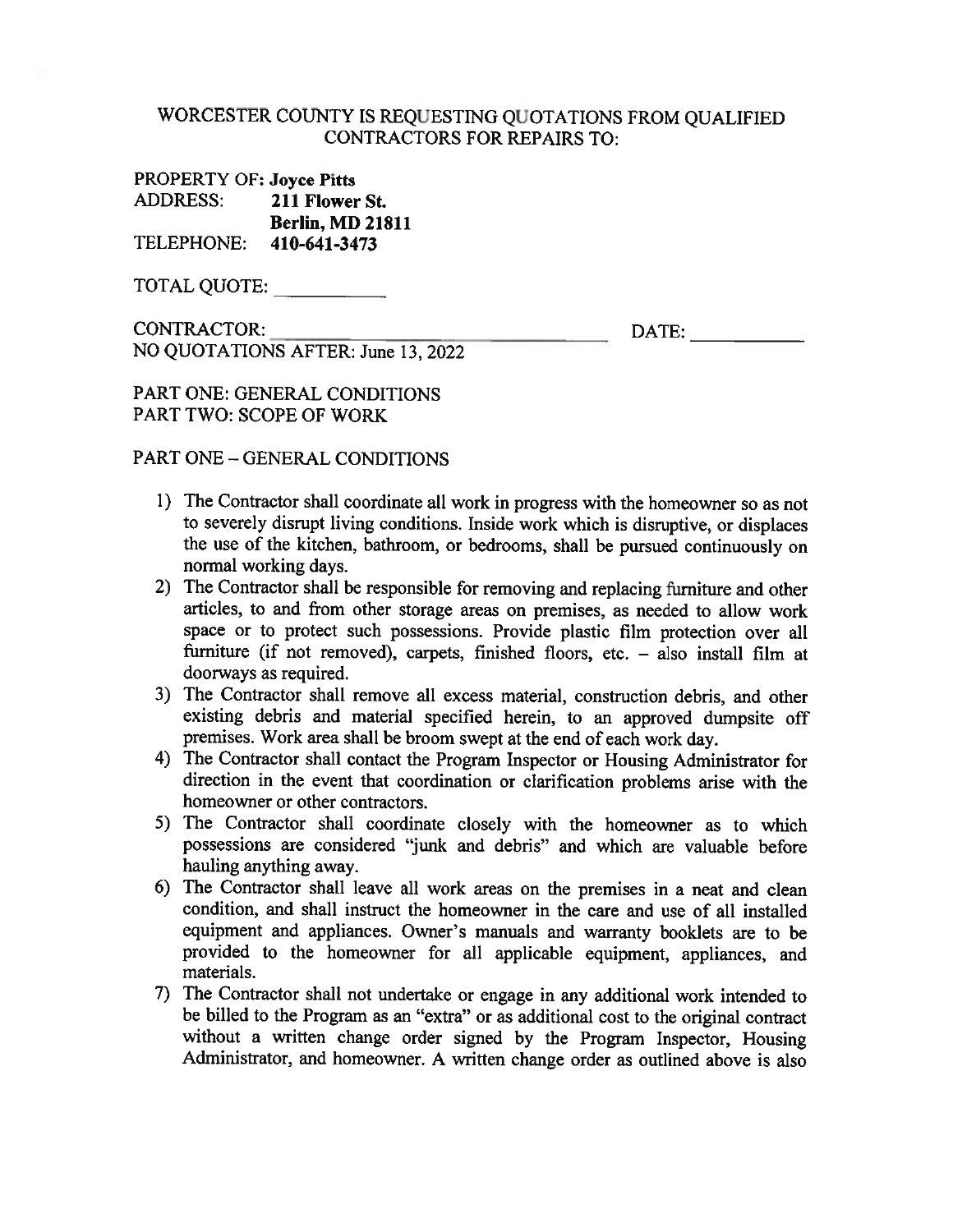required for substitutions or additions to the original scope of work not involving additional costs.

- 8) The Contractor shall obtain and pay for all building, plumbing, electrical, well, septic and other permits required for specified work.
- 9) The Contractor shall call for all inspections required by County law as well as inspections to receive draw payments and any special inspections required by the Program Inspector. All work shall conform to code.
- 10) All of the above general conditions shall be adhered to unless otherwise specifically described in the following scope of work.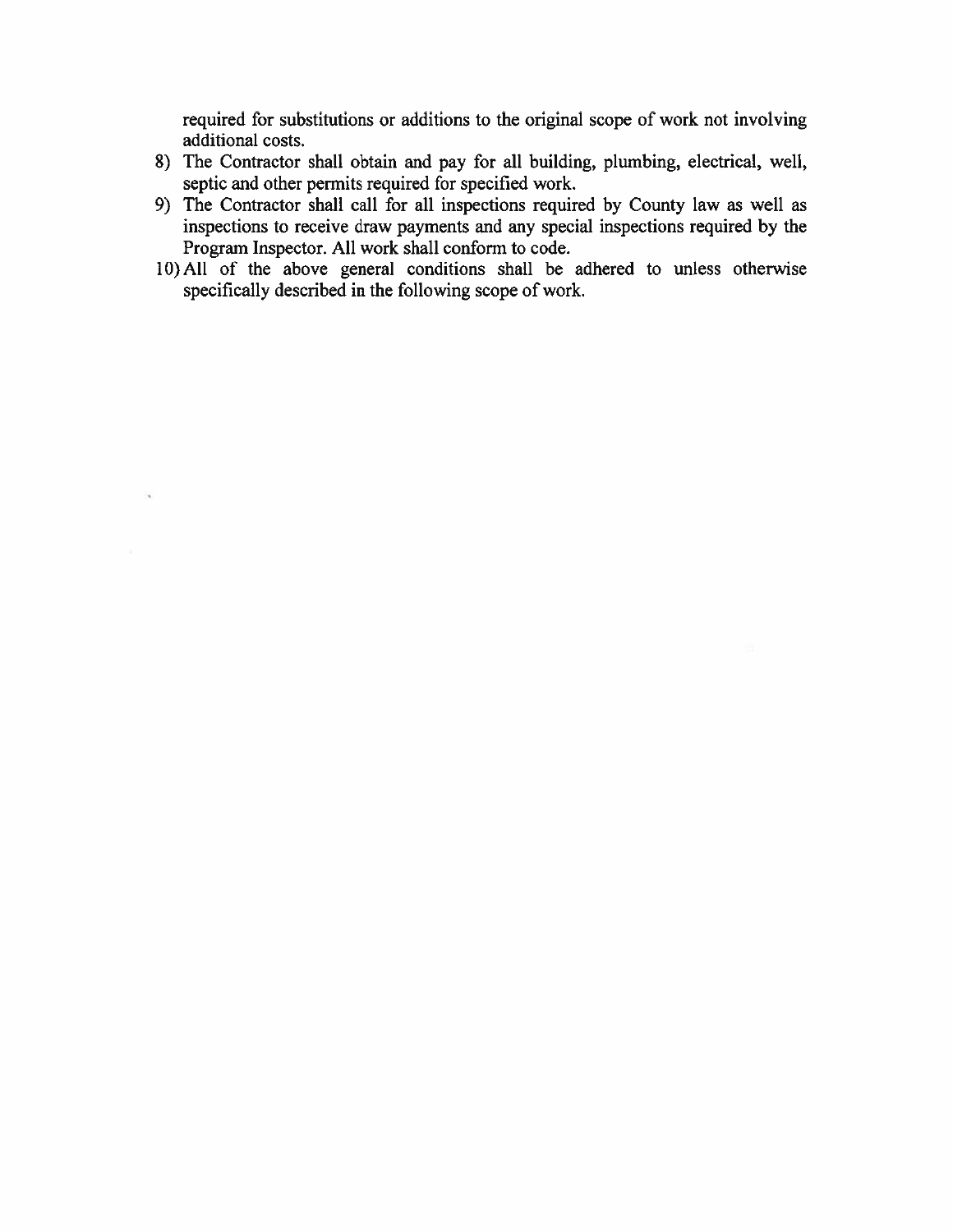#### **Contractor Conflict of Interest Disclosure**

All businesses submitting bids for projects and activities which include funding through the Maryland Community Development Block Grant Program must disclose any potential conflict of interest. A conflict of interest may occur if the business owner/principals are related to or have a business relationship with an employee, officer or elected official of Worcester County. If it is determined there is a conflict of interest or potential conflict of interest, you may not be selected even if your bid is determined to be the lowest, most qualified. The County can request for the State of Maryland CDBG Program to review and make a determination which could result in a waiver allowing for approval.

- 1. Are owner(s)/principal(s) ever been an employee, agent, consultant, officer, elected If yes, please identify:  $\overline{\phantom{a}}$
- 2. Are owner(s)/principal(s) related (including through marriage or domestic partnership) to an employee, agent, consultant, officer, elected or appointed official of ?  $\Box$  Yes  $\Box$  No If yes, please identify:
- 3. Do owner(s)/principal(s) have a business or professional relationship with anyone identified under Question #1?  $\Box$  Yes  $\Box$  No If yes, please identify:  $\qquad \qquad$

I/We certify that the above information is true and correct. I/We understand that providing false statements or information is grounds for termination of assistance and is punishable under federal law.

| Signed: |       |         |
|---------|-------|---------|
|         | Date: |         |
| Name:   |       | (Print) |

| Signed: |         |  |  |
|---------|---------|--|--|
|         | ⊥ lafe* |  |  |

| Name: | (Print) |
|-------|---------|
|       |         |

\*For all non-construction contracts and for single family housing rehabilitation only  $9/2017$ 

#### **For Grantee Use Only:**

| <b>CDBG Grant Number:</b>                  |                       | <b>Date Received:</b>              |  |
|--------------------------------------------|-----------------------|------------------------------------|--|
| $\Box$ Conflict of Interest does not exist |                       | $\Box$ Conflict of Interest exists |  |
| Date Sent to State:                        | $\Box$ Waiver Granted | <b>D</b> Waiver Denied             |  |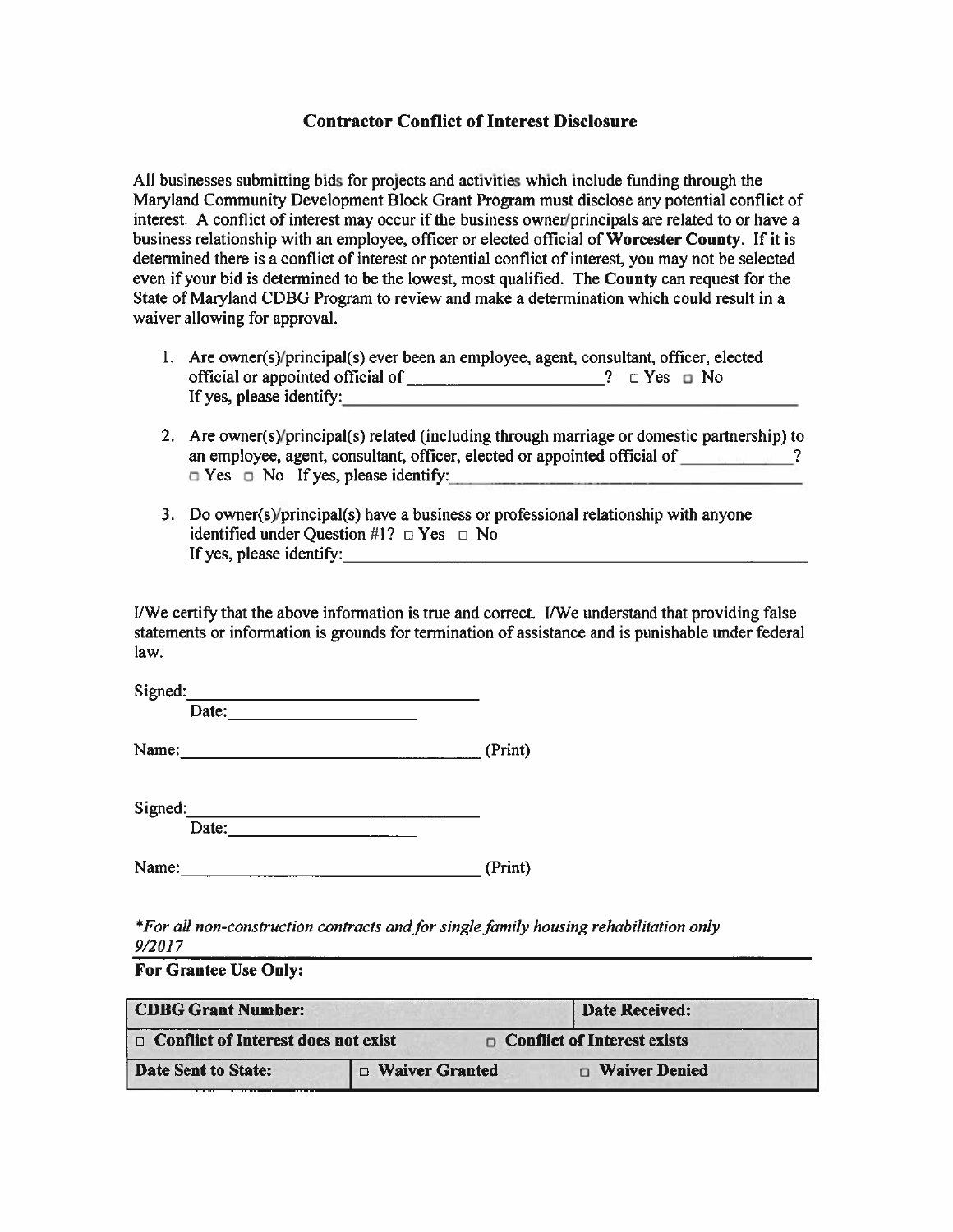# **Bid Submission Checklist**

- $\square$  Contractor Qualification Form
- □ Contractor Conflict of Interest Disclosure Form
- $\Box$  Bid Form- on your company letterhead using Worcester format
- $\square$  Scope of Work with Line Item Breakdown- all lines completed and total price
- $\Box$  Section 3 Compliance Bid Form  $*$  if you are not a Section 3 employer and expect no new hires, check 3<sup>rd</sup> option and enter "0" new employees
- $\Box$  Section 3 Business Certification  $*$  if you are not Section 3 employer check bottom option; unable to certify
- $\Box$  Attended Pre-bid meeting: Required X Not Required
- $\square$  Signed Bid Submission Checklist

Signature

Date

Please check off items submitted above, sign and include this checklist with your submission package. If you have any questions as to if a previously submitted Contractor Qualification Form has expired, please contact Davida Washington at 410-632-1200, ext. 1171. Bids submitted with no Contractor Qualification form on file dated within the past 6 months may not be considered. Please note HUD 4010 enclosed for informational purposes; Davis Bacon is not required for this project.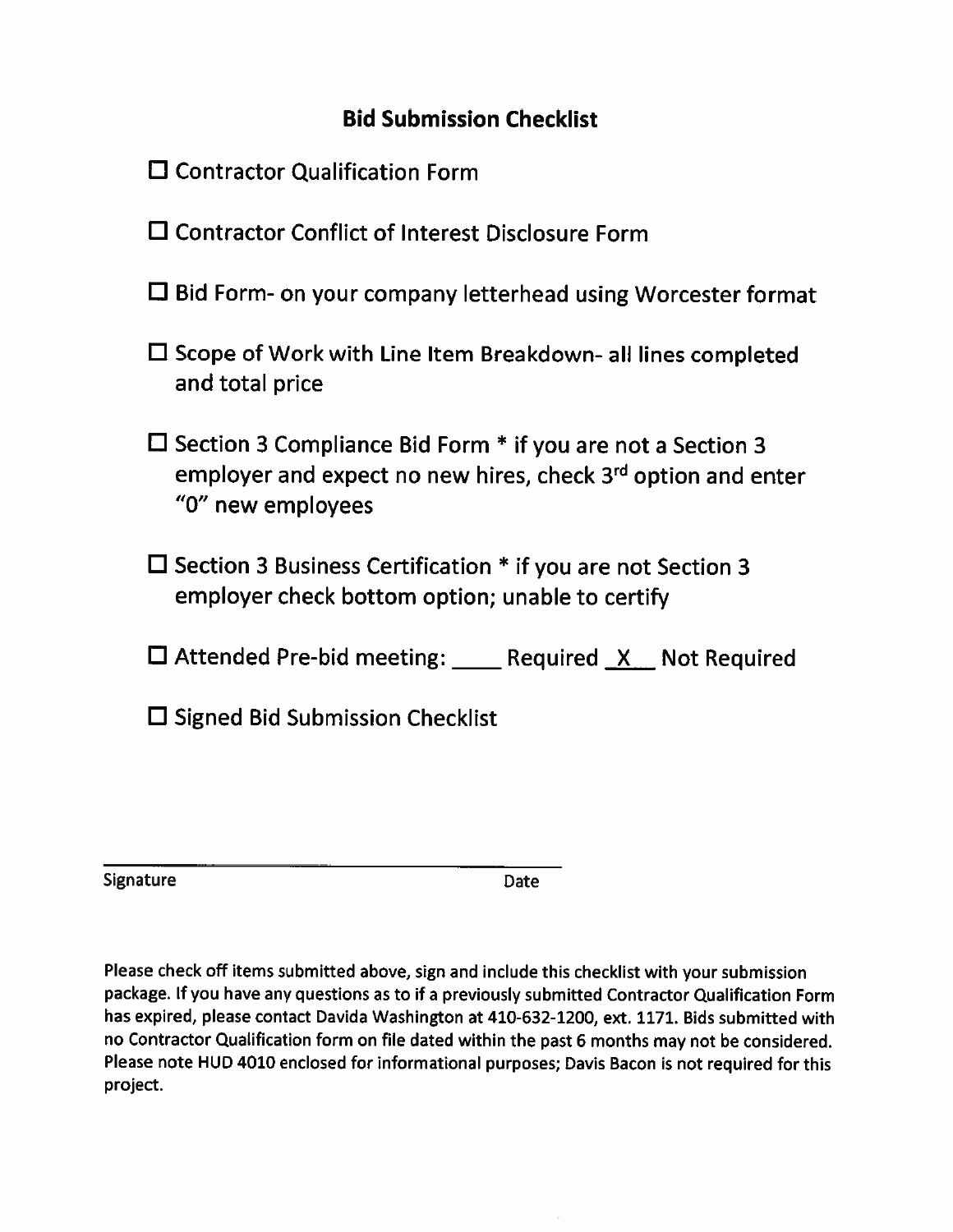# WORCESTER COUNTY HOUSING REHABILITATION PROGRAM **CONTRACTOR QUALIFICATION FORM**

| Contractor                                                                       |                                                                                                                                                                                                                                |                                     |                                                                                                                                                                                                                                      |
|----------------------------------------------------------------------------------|--------------------------------------------------------------------------------------------------------------------------------------------------------------------------------------------------------------------------------|-------------------------------------|--------------------------------------------------------------------------------------------------------------------------------------------------------------------------------------------------------------------------------------|
|                                                                                  | the company of the state of the company of the company of the company of the company of the company of the company of the company of the company of the company of the company of the company of the company of the company of |                                     |                                                                                                                                                                                                                                      |
| Phone Number                                                                     |                                                                                                                                                                                                                                |                                     |                                                                                                                                                                                                                                      |
|                                                                                  |                                                                                                                                                                                                                                |                                     |                                                                                                                                                                                                                                      |
|                                                                                  |                                                                                                                                                                                                                                |                                     | Insurance Company, Agent, & Coverages: <u>Communications and the set of the set of the set of the set of the set of the set of the set of the set of the set of the set of the set of the set of the set of the set of the set o</u> |
|                                                                                  |                                                                                                                                                                                                                                |                                     |                                                                                                                                                                                                                                      |
|                                                                                  |                                                                                                                                                                                                                                |                                     | A TAX IN THE STORE AND RELEASED FOR THE WAY AN INCOME.<br><u> 1980 - Johann Barn, amerikan pendador (h. 1980).</u>                                                                                                                   |
| List of Licenses Currently Held:                                                 |                                                                                                                                                                                                                                |                                     |                                                                                                                                                                                                                                      |
|                                                                                  | <b>MHIC Number</b>                                                                                                                                                                                                             |                                     | Exp. Date                                                                                                                                                                                                                            |
|                                                                                  | <b>MBR</b> Number                                                                                                                                                                                                              |                                     | Exp. Date                                                                                                                                                                                                                            |
|                                                                                  | MDE Lead Cert.                                                                                                                                                                                                                 |                                     | Exp. Date                                                                                                                                                                                                                            |
|                                                                                  | <b>EPA Lead Cert.</b>                                                                                                                                                                                                          |                                     | Exp. Date                                                                                                                                                                                                                            |
| Trade References (2)                                                             | Name                                                                                                                                                                                                                           |                                     |                                                                                                                                                                                                                                      |
|                                                                                  |                                                                                                                                                                                                                                |                                     | Phone                                                                                                                                                                                                                                |
|                                                                                  | Name                                                                                                                                                                                                                           |                                     | Phone                                                                                                                                                                                                                                |
| Client References (2)                                                            | Name                                                                                                                                                                                                                           | A more than 1991 more than 1992 and | Phone                                                                                                                                                                                                                                |
|                                                                                  | Name                                                                                                                                                                                                                           |                                     | Phone                                                                                                                                                                                                                                |
| Is contractor in a State of Bankruptcy?<br>Is contractor on HUD's debarred list? |                                                                                                                                                                                                                                | Yes<br>Yes                          | N <sub>0</sub><br>No                                                                                                                                                                                                                 |
| Is contractor any of the following? (not required to qualify)                    |                                                                                                                                                                                                                                | Section 3 Employer                  | <b>Minority Business Enterprise</b><br>Women's Business Enterprise<br>Disadvantaged Business Enterprise                                                                                                                              |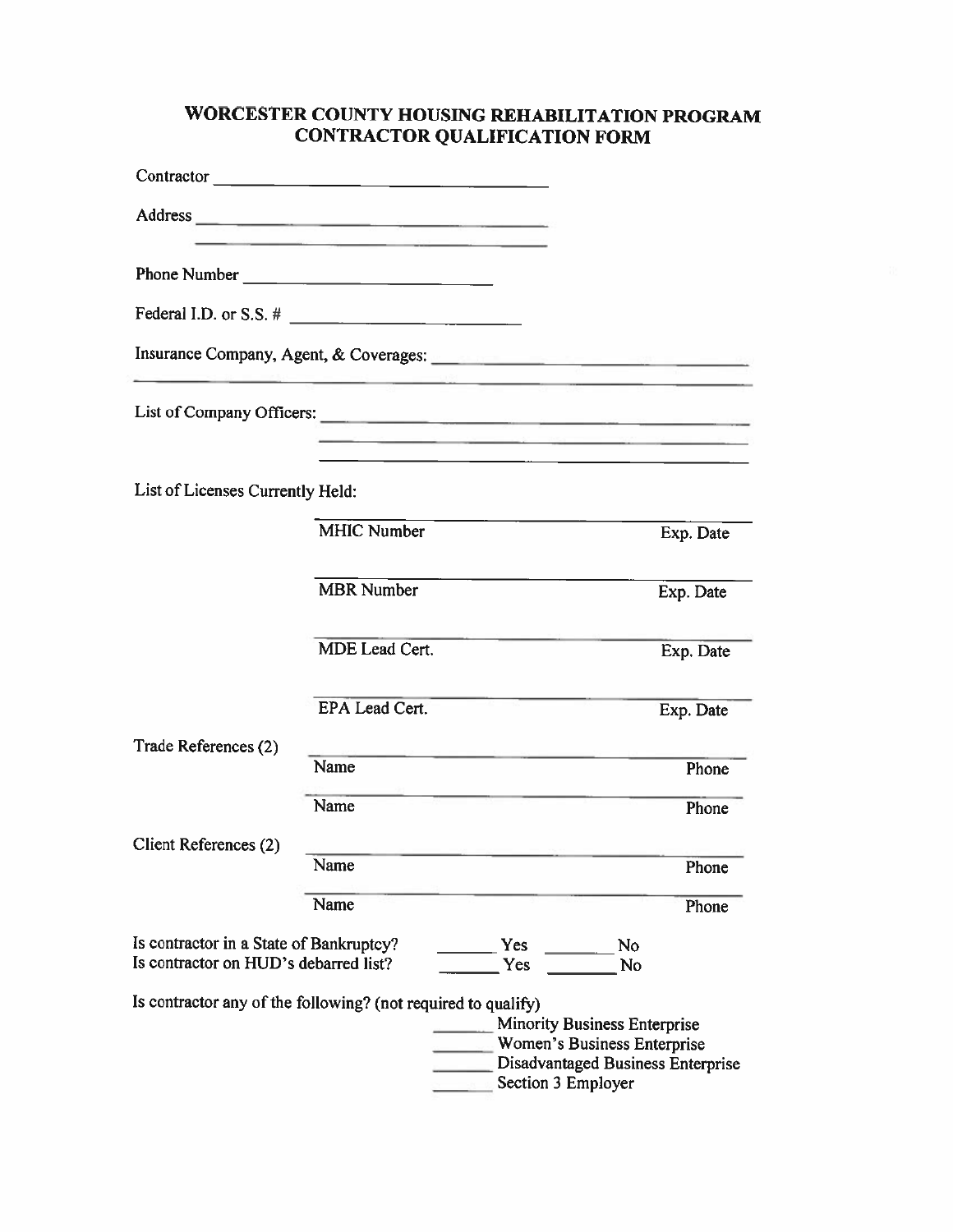U6

#### **SECTION 3 CLAUSE**

All Section 3 covered contracts shall include the following clause (referred to as the "Section 3 Clause"):

A. The work to be performed under this contract is subject to the requirements of Section 3 of the Housing and Urban Development Act of 1968, as amended, 12 U.S.C. 1701u (section 3). The purpose of section 3 is to ensure that employment and other economic opportunities generated by HUD assistance or HUD-assisted projects covered by section 3, shall, to the greatest extent feasible, be directed to low- and very low-income persons, particularly persons who are recipients of HUD assistance for housing.

B. The parties to this contract agree to comply with HUD's regulations in 24 CFR Part 135, which implement section 3. As evidenced by their execution of this contract, the parties to this contract certify that they are under no contractual or other impediment that would prevent them from complying with the part 135 regulations.

C. The contractor agrees to send to each labor organization or representative of workers with which the contractor has a collective bargaining agreement or other understanding, if any, a notice advising the labor organization or workers' representative of the contractor's commitments under this section 3 clause, and will post copies of the notice in conspicuous places at the work site where both employees and applicants for training and employment positions can see the notice. The notice shall describe the section 3 preference, shall set forth minimum number and job titles subject to hire, availability of apprenticeship and training positions, the qualifications for each; and the name and location of the person(s) taking applications for each of the positions; and the anticipated date the work shall begin.

D. The contractor agrees to include this section 3 clause in every subcontract subject to compliance with regulations in 24 CFR Part 135, and agrees to take appropriate action, as provided in an applicable provision of the subcontract or in this section 3 clause, upon a finding that the subcontractor is in violation of the regulations in 24 CFR Part 135. The contractor will not subcontract with any subcontractor where the contractor has notice or knowledge that the subcontractor has been found in violation of the regulations in 24 CFR Part 135.

E. The contractor will certify that any vacant employment positions, including training positions, that are filled (1) after the contractor is selected by before the contract is executed, and (2) with persons other than those to whom the regulations of 24 CFR part 135 require employment opportunities to be directed, were not filled to circumvent the contractor's obligations under 24 CFR part 135.

F. Noncompliance with HUD's regulations in 24 CFR part 135 may result in sanctions, termination of this contract for default, and debarment or suspension from future HUD assisted contracts.

G. With respect to work performed in connection with section 3 covered Indian housing assistance, section 7(b) of the Indian Self-Determination and Education Assistance Act (25 U.S.C. 450e) also applies to the work to be performed under this contract. Section 7(b) requires that to the greatest extent feasible (i) preference in the award of contracts and subcontracts shall be given to Indian organizations and Indian-owned Economic Enterprises. Parties to this contract that are subject to the provisions of section 3 and section 7(b) agree to comply with section 3 to the maximum extent feasible, but not in derogation of compliance with section 7(b).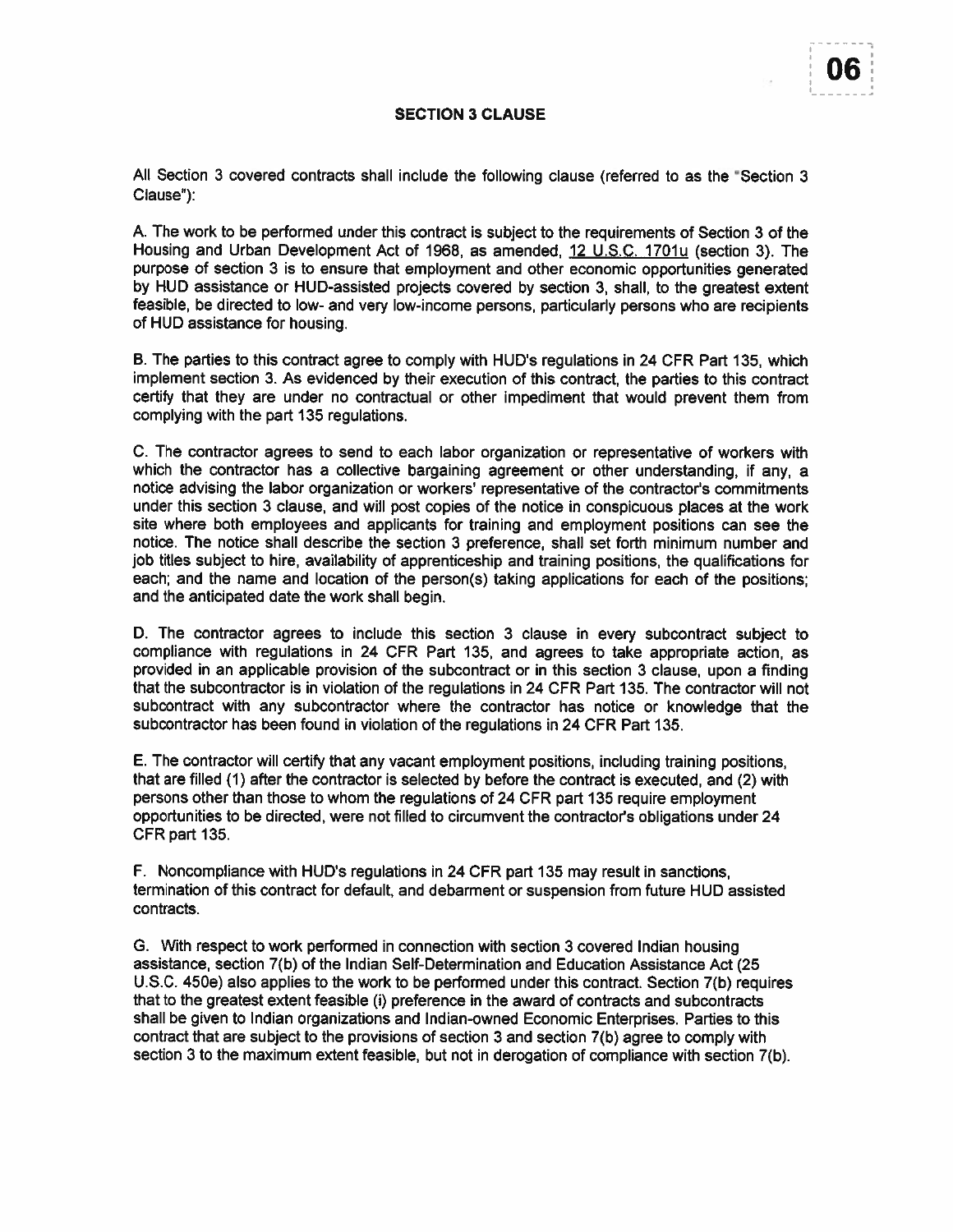#### **SECTION 3 COMPLIANCE BID FORM**

| Other                                                                                                                                                                                                          |
|----------------------------------------------------------------------------------------------------------------------------------------------------------------------------------------------------------------|
| <b>Business Activity:</b>                                                                                                                                                                                      |
| 1 am certified as a Section 3 Business. 1 have attached a Section 3 Business Certification.<br><b>OR</b>                                                                                                       |
| I will subcontract 25% of the contract amount to one or more certified Section 3 Businesses. I<br>have attached Section 3 Business Certifications for selected subcontractors.                                 |
| <b>OR</b>                                                                                                                                                                                                      |
| I anticipate hiring ______ new employees under this contract, if awarded. I understand that if<br>any new hires are required under this contract, I will need to comply with Section 3 hiring<br>requirements. |
| I attest that the above information is true and correct.                                                                                                                                                       |
| <b>Print Name</b><br>Signature                                                                                                                                                                                 |

Title

 $\sim$ 

Date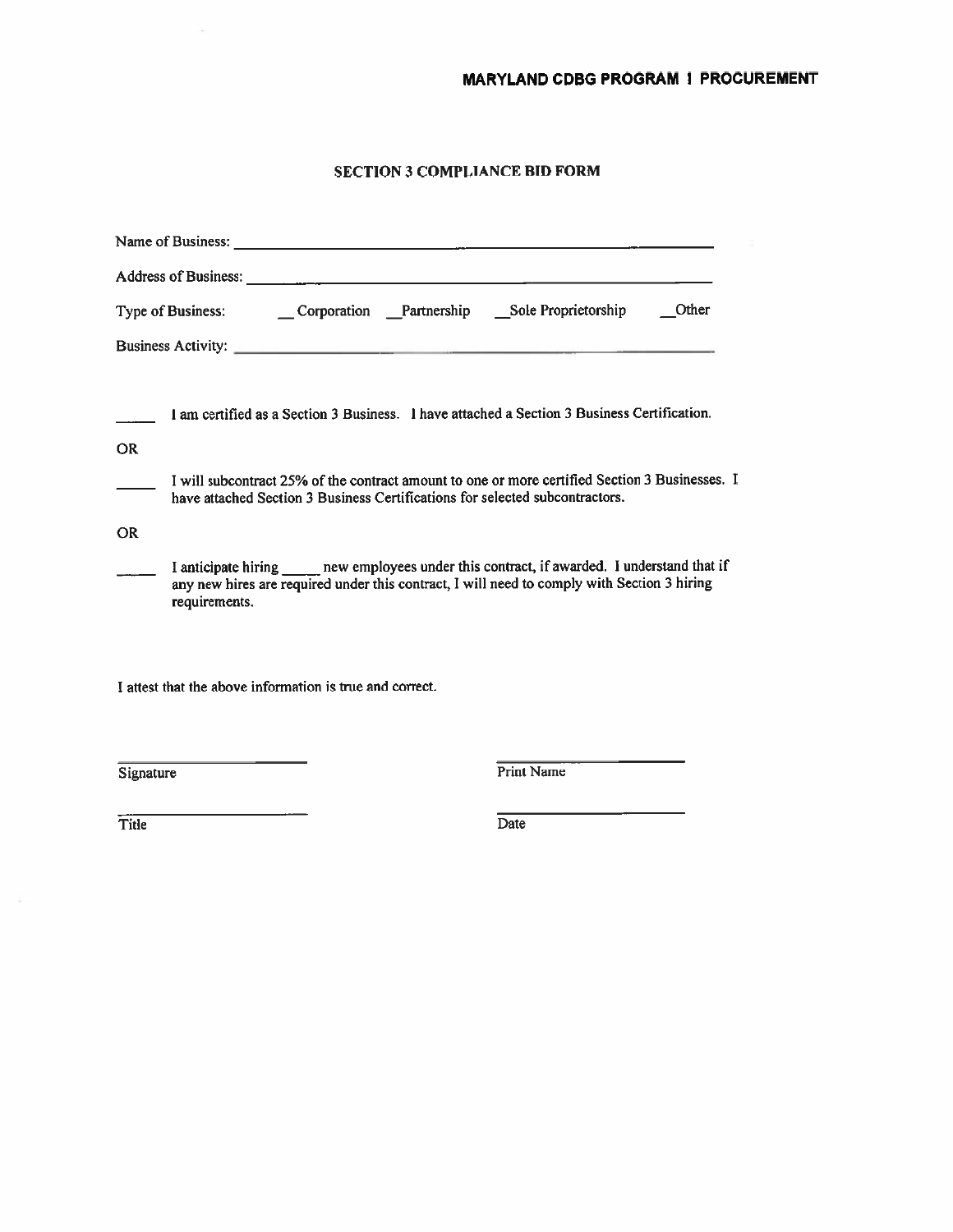#### **Applicability**

The Project or Program to which the construction work covered by this contract pertains is being assisted by the United States of America and the following Federal Labor Standards Provisions are included in this Contract pursuant to the provisions applicable to such Federal assistance.

A. 1. (i) Minimum Wages. All laborers and mechanics employed or working upon the site of the work, will be paid unconditionally and not less often than once a week, and without subsequent deduction or rebate on any account (except such payroll deductions as are permitted by regulations issued by the Secretary of Labor under the Copeland Act (29 CFR Part 3), the full amount of wages and bona fide fringe benefits (or cash equivalents thereof) due at time of payment computed at rates not less than those contained in the wage determination of the Secretary of Labor which is attached hereto and made a part hereof, regardless of any contractual relationship which may be alleged to exist between the contractor and such laborers and mechanics. Contributions made or costs reasonably anticipated for bona fide fringe benefits under Section I(b)(2) of the Davis-Bacon Act on behalf of laborers or mechanics are considered wages paid to such laborers or mechanics, subject to the provisions of 29 CFR 5.5(a)(1)(iv); also, regular contributions made or costs incurred for more than a weekly period (but not less often than quarterly) under plans, funds, or programs, which cover the particular weekly period, are deemed to be constructively made or incurred during such weekly period.

Such laborers and mechanics shall be paid the appropriate wage rate and fringe benefits on the wage determination for the classification of work actually performed, without regard to skill, except as provided in 29 CFR 5.5(a)(4). Laborers or mechanics performing work in more than one classification may be compensated at the rate specified for each classification for the time actually worked therein: Provided, That the employer's payroll records accurately set forth the time spent in each classification in which work is performed. The wage determination (including any additional classification and wage rates conformed under 29 CFR 5.5(a)(1)(ii) and the Davis-Bacon poster (WH-1321) shall be posted at all times by the contractor and its subcontractors at the site of the work in a prominent and accessible, place where it can be easily seen by the workers.

(ii) (a) Any class of laborers or mechanics which is not listed in the wage determination and which is to be employed under the contract shall be classified in conformance with the wage determination. HUD shall approve an additional classification and wage rate and fringe benefits therefor only when the following criteria have been met:

The work to be performed by the classification  $(1)$ requested is not performed by a classification in the wage determination; and

The classification is utilized in the area by the  $(2)$ construction industry; and

(3) The proposed wage rate, including any bona fide fringe benefits, bears a reasonable relationship to the wage rates contained in the wage determination.

(b) If the contractor and the laborers and mechanics to be employed in the classification (if known), or their representatives, and HUD or its designee agree on the classification and wage rate (including the amount designated for fringe benefits where appropriate), a report of the action taken shall be sent by HUD or its designee to the Administrator of the Wage and Hour Division, Employment Standards Administration, U.S. Department of Labor, Washington, D.C. 20210. The Administrator, or an authorized representative, will approve, modify, or disapprove every additional classification action within 30 days of receipt and so advise HUD or its designee or will notify HUD or its designee within the 30-day period that additional time is necessary. (Approved by the Office of Management and Budget under OMB control number 1215- $0140.$ 

(c) In the event the contractor, the laborers or mechanics to be employed in the classification or their representatives, and HUD or its designee do not agree on the proposed classification and wage rate (including the amount designated for fringe benefits, where appropriate), HUD or its designee shall refer the questions, including the views of all interested parties and the recommendation of HUD or its designee, to the Administrator for The Administrator, or an authorized determination. representative, will issue a determination within 30 days of receipt and so advise HUD or its designee or will notify HUD or its designee within the 30-day period that additional time is necessary. (Approved by the Office of Management and Budget under OMB Control Number  $1215 - 0140.$ 

The wage rate (including fringe benefits where  $(d)$ appropriate) determined pursuant to subparagraphs (1)(ii)(b) or (c) of this paragraph, shall be paid to all workers performing work in the classification under this contract from the first day on which work is performed in the classification.

(iii) Whenever the minimum wage rate prescribed in the contract for a class of laborers or mechanics includes a fringe benefit which is not expressed as an hourly rate, the contractor shall either pay the benefit as stated in the wage determination or shall pay another bona fide fringe benefit or an hourly cash equivalent thereof.

(iv) If the contractor does not make payments to a trustee or other third person, the contractor may consider as part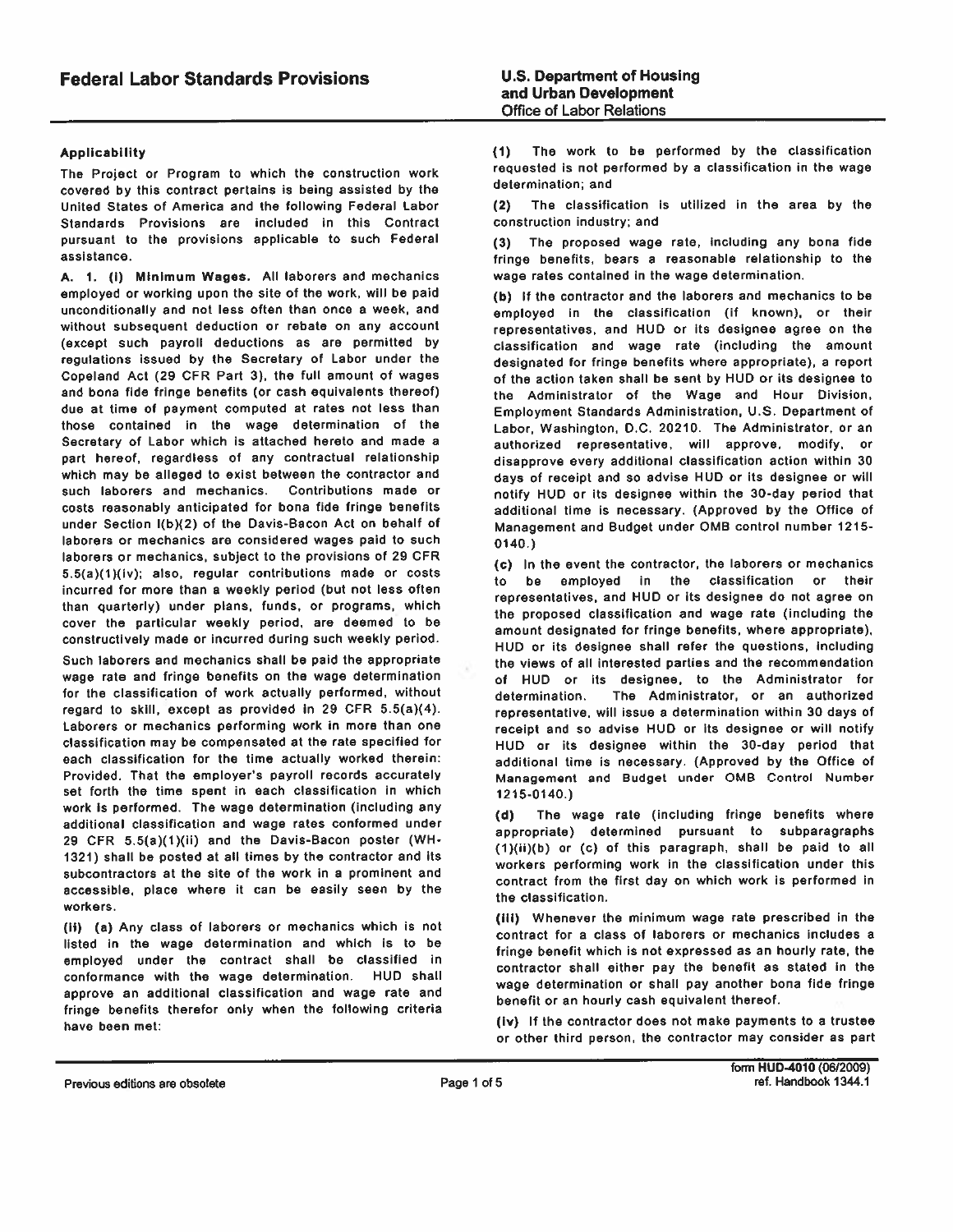of the wages of any laborer or mechanic the amount of any costs reasonably anticipated in providing bona fide fringe benefits under a plan or program, Provided, That the Secretary of Labor has found, upon the written request of the contractor, that the applicable standards of the Davis-Bacon Act have been met. The Secretary of Labor may require the contractor to set aside in a separate account assets for the meeting of obligations under the plan or program. (Approved by the Office of Management and Budget under OMB Control Number 1215-0140.)

2. Withholding. HUD or its designee shall upon its own action or upon written request of an authorized representative of the Department of Labor withhold or cause to be withheld from the contractor under this contract or any other Federal contract with the same prime contractor, or any other Federally-assisted contract subject to Davis-Bacon prevailing wage requirements, which is held by the same prime contractor so much of the accrued payments or advances as may be considered necessary to pay laborers and mechanics, including apprentices, trainees and helpers, employed by the contractor or any subcontractor the full amount of wages required by the contract In the event of failure to pay any laborer or mechanic, including any apprentice, trainee or helper, employed or working on the site of the work, all or part of the wages required by the contract, HUD or its designee may, after written notice to the contractor, sponsor, applicant, or owner, take such action as may be necessary to cause the suspension of any further payment, advance, or guarantee of funds until such violations have ceased. HUD or its designee may, after written notice to the contractor, disburse such amounts withheld for and on account of the contractor or subcontractor to the respective employees to whom they are due. The Comptroller General shall make such disbursements in the case of direct Davis-Bacon Act contracts.

3. (i) Payrolls and basic records. Payrolls and basic records relating thereto shall be maintained by the contractor during the course of the work preserved for a period of three years thereafter for all laborers and mechanics working at the site of the work. Such records shall contain the name, address, and social security number of each such worker, his or her correct classification, hourly rates of wages paid (including rates of contributions or costs anticipated for bona fide fringe benefits or cash equivalents thereof of the types described in Section I(b)(2)(B) of the Davis-bacon Act), daily and weekly number of hours worked, deductions made and actual wages paid. Whenever the Secretary of Labor has found under 29 CFR 5.5 (a)(1)(iv) that the wages of any laborer or mechanic include the amount of any costs reasonably anticipated in providing benefits under a plan or program described in Section I(b)(2)(B) of the Davis-Bacon Act, the contractor shall maintain records which show that the commitment to provide such benefits is enforceable, that the plan or program is financially responsible, and that the plan or program has been communicated in writing to the laborers or mechanics affected, and records which show the costs anticipated or the actual cost incurred in providing such benefits. Contractors employing apprentices or trainees under approved programs shall maintain written evidence of the registration of apprenticeship programs and certification of trainee programs, the registration of the apprentices and trainees, and the ratios and wage rates prescribed in the applicable programs. (Approved by the Office of Management and Budget under OMB Control Numbers 1215-0140 and 1215-0017.)

(ii) (a) The contractor shall submit weekly for each week in which any contract work is performed a copy of all payrolls to HUD or its designee if the agency is a party to the contract, but if the agency is not such a party, the contractor will submit the payrolls to the applicant sponsor, or owner, as the case may be, for transmission to HUD or its designee. The payrolls submitted shall set out accurately and completely all of the information required to be maintained under 29 CFR 5.5(a)(3)(i) except that full social security numbers and home addresses shall not be included on weekly transmittals. Instead the payrolls shall only need to include an individually identifying number for each employee (e.g., the last four digits of the employee's social security number). The required weekly payroll information may be submitted in any form desired. Optional Form WH-347 is available for this purpose from Wage and Hour **Division** Web site at the. http://www.dol.gov/esa/whd/forms/wh347instr.htm or its successor site. The prime contractor is responsible for the submission of copies of payrolls by all subcontractors. Contractors and subcontractors shall maintain the full social security number and current address of each covered worker, and shall provide them upon request to HUD or its designee if the agency is a party to the contract, but if the agency is not such a party, the contractor will submit the payrolls to the applicant sponsor, or owner, as the case may be, for transmission to HUD or its designee, the contractor, or the Wage and Hour Division of the Department of Labor for purposes of an investigation or audit of compliance with prevailing wage requirements. It is not a violation of this subparagraph for a prime contractor to require a subcontractor to provide addresses and social security numbers to the prime contractor for its own records, without weekly submission to HUD or its designee. (Approved by the Office of Management and Budget under OMB Control Number  $1215 - 0149.$ 

(b) Each payroll submitted shall be accompanied by a "Statement of Compliance," signed by the contractor or subcontractor or his or her agent who pays or supervises the payment of the persons employed under the contract and shall certify the following:

(1) That the payroll for the payroll period contains the information required to be provided under 29 CFR 5.5 (a)(3)(ii), the appropriate information is being maintained under 29 CFR  $5.5(a)(3)(i)$ , and that such information is correct and complete;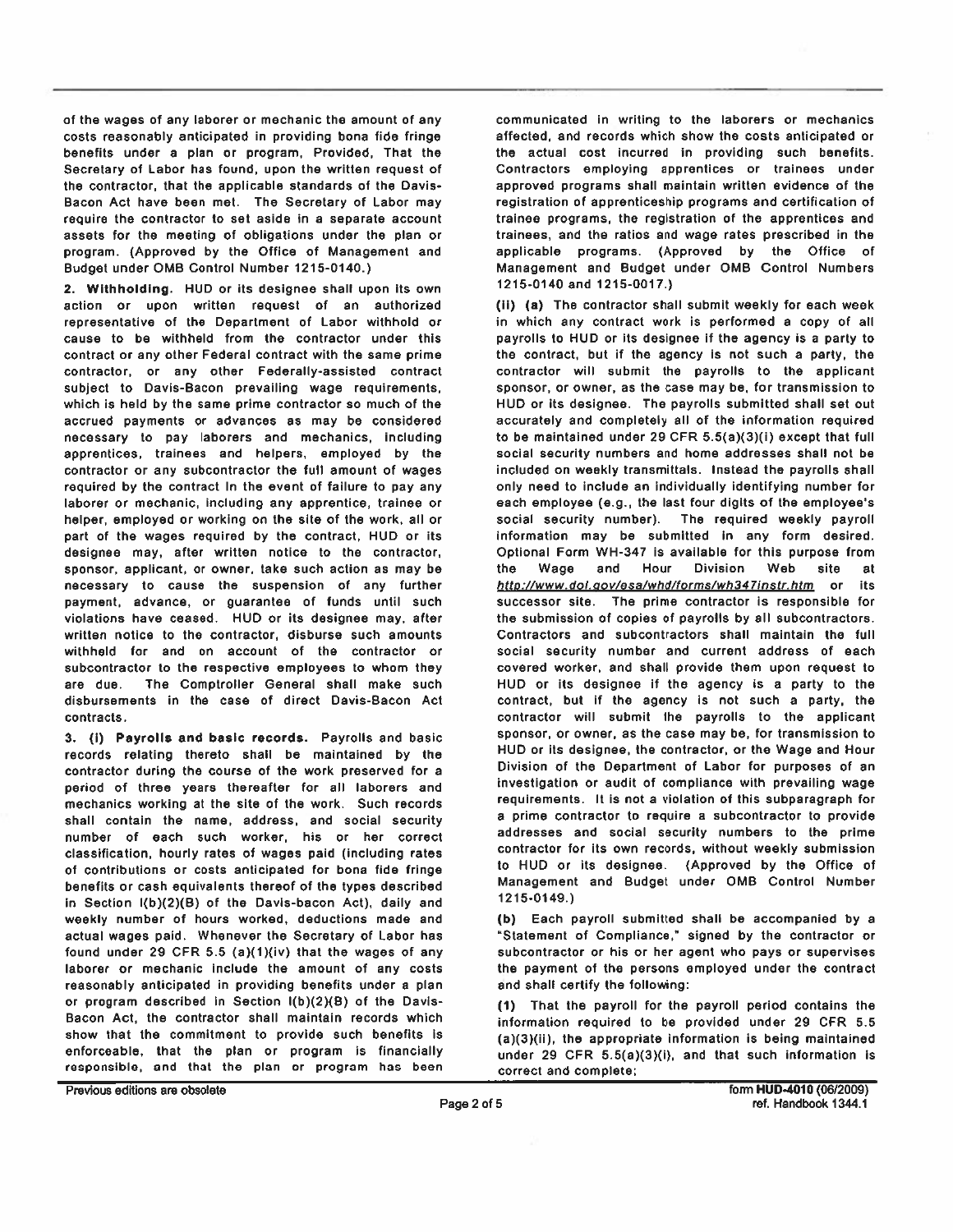(2) That each laborer or mechanic (including each helper, apprentice, and trainee) employed on the contract during the payroll period has been paid the full weekly wages earned, without rebate, either directly or indirectly, and that no deductions have been made either directly or indirectly from the full wages earned, other than permissible deductions as set forth in 29 CFR Part 3;

(3) That each laborer or mechanic has been paid not less than the applicable wage rates and fringe benefits or cash equivalents for the classification of work performed, as specified in the applicable wage determination incorporated into the contract.

The weekly submission of a properly executed  $(c)$ certification set forth on the reverse side of Optional Form WH-347 shall satisfy the requirement for submission of the "Statement of Compliance" required by subparagraph  $A.3.(ii)(b).$ 

(d) The falsification of any of the above certifications may subject the contractor or subcontractor to civil or criminal prosecution under Section 1001 of Title 18 and Section 231 of Title 31 of the United States Code.

(iii) The contractor or subcontractor shall make the records required under subparagraph A.3.(i) available for inspection, copying, or transcription by authorized representatives of HUD or its designee or the Department of Labor, and shall permit such representatives to interview employees during working hours on the job. If the contractor or subcontractor fails to submit the required records or to make them available, HUD or its designee may, after written notice to the contractor, sponsor, applicant or owner, take such action as may be necessary to cause the suspension of any further payment, advance, or guarantee of funds. Furthermore, failure to submit the required records upon request or to make such records available may be grounds for debarment action pursuant to 29 CFR 5.12.

#### 4. Apprentices and Trainees.

(I) Approntices. Apprentices will be permitted to work at less than the predetermined rate for the work they performed when they are employed pursuant to and individually registered in a bona fide apprenticeship program registered with the U.S. Department of Labor, Employment and Training Administration, Office of Apprenticeship Training, Employer and Labor Services, or with a State Apprenticeship Agency recognized by the Office, or if a person is employed in his or her first 90 days of probationary employment as an apprentice in such an apprenticeship program, who is not individually registered in the program, but who has been certified by the Office of Apprenticeship Training, Employer and Labor Services or a State Apprenticeship Agency (where appropriate) to be eligible for probationary employment as an apprentice. The allowable ratio of apprentices to journeymen on the job site in any craft classification shall not be greater than the ratio permitted to the contractor as to the entire work force under the registered program. Any worker listed on a payroll at an apprentice wage rate, who

is not registered or otherwise employed as stated above, shall be paid not less than the applicable wage rate on the wage determination for the classification of work actually performed. In addition, any apprentice performing work on the job site in excess of the ratio permitted under the registered program shall be paid not less than the applicable wage rate on the wage determination for the work actually performed. Where a contractor is performing construction on a project in a locality other than that in which its program is registered, the ratios and wage rates (expressed in percentages of the journeyman's hourly rate) specified in the contractor's or subcontractor's registered program shall be observed. Every apprentice must be paid at not less than the rate specified in the registered program for the apprentice's level of progress, expressed as a percentage of the journeymen hourly rate specified in the applicable wage determination. Apprentices shall be paid fringe benefits in accordance with the provisions of the apprenticeship program. If the apprenticeship program does not specify fringe benefits, apprentices must be paid the full amount of fringe benefits listed on the wage determination for the applicable classification. If the Administrator determines that a different practice prevails for the applicable apprentice classification, fringes shall be paid in accordance with that determination. In the event the Office of Apprenticeship Training, Employer and Labor Services, or a State Apprenticeship Agency recognized by the Office, withdraws approval of an apprenticeship program, the contractor will no longer be permitted to utilize apprentices at less than the applicable predetermined rate for the work performed until an acceptable program is approved.

 $(ii)$ Trainees. Except as provided in 29 CFR 5.16, trainees will not be permitted to work at less than the predetermined rate for the work performed unless they are employed pursuant ',to and individually registered in a program which has received prior approval, evidenced by formal certification by the U.S. Department of Labor, Employment and Training Administration. The ratio of trainees to journeymen on the job site shall not be greater than permitted under the plan approved by the Employment and Training Administration. Every trainee must be paid at not less than the rate specified in the approved program for the trainee's level of progress, expressed as a percentage of the journeyman hourly rate specified in the applicable wage determination. Trainees shall be paid fringe benefits in accordance with the provisions of the trainee program. If the trainee program does not mention fringe benefits, trainees shall be paid the full amount of fringe benefits listed on the wage determination unless the Administrator of the Wage and Hour Division determines that there is an apprenticeship program associated with the corresponding journeyman wage rate on the wage determination which provides for less than full fringe benefits for apprentices. Any employee listed on the payroll at a trainee rate who is not registered and participating in a training plan approved by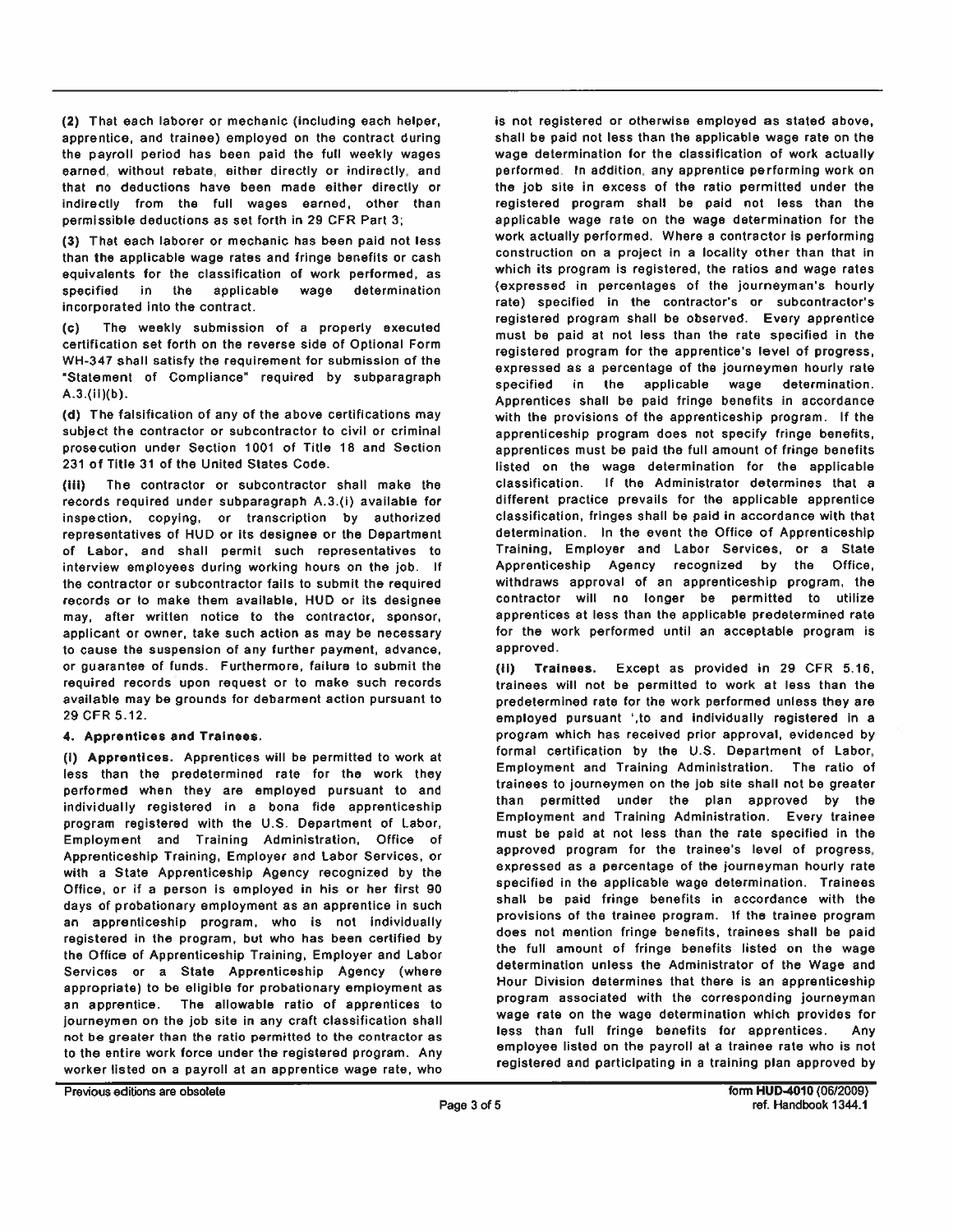the Employment and Training Administration shall be paid not less than the applicable wage rate on the wage determination for the work actually performed. In addition, any trainee performing work on the job site in excess of the ratio permitted under the registered program shall be paid not less than the applicable wage rate on the wage determination for the work actually performed. In the event the Employment and Training Administration withdraws approval of a training program, the contractor will no longer be permitted to utilize trainees at less than the applicable predetermined rate for the work performed until an acceptable program is approved.

(iii) Equal employment opportunity. The utilization of apprentices, trainees and journeymen under 29 CFR Part 5 shall be in conformity with the equal employment opportunity requirements of Executive Order 11246, as amended, and 29 CFR Part 30.

5. Compliance with Copeland Act requirements. The contractor shall comply with the requirements of 29 CFR Part 3 which are incorporated by reference in this contract

6. Subcontracts. The contractor or subcontractor will insert in any subcontracts the clauses contained in subparagraphs 1 through 11 in this paragraph A and such other clauses as HUD or its designee may by appropriate instructions require, and a copy of the applicable prevailing wage decision, and also a clause requiring the subcontractors to include these clauses in any lower tier subcontracts. The prime contractor shall be responsible for the compliance by any subcontractor or lower tier subcontractor with all the contract clauses in this paragraph.

7. Contract termination; debarment. A breach of the contract clauses in 29 CFR 5.5 may be grounds for termination of the contract and for debarment **as** я contractor and a subcontractor as provided in 29 CFR  $5.12.$ 

8. Compliance with Davis-Bacon and Related Act Requirements. All rulings and interpretations of the Davis-Bacon and Related Acts contained in 29 CFR Parts 1, 3, and 5 are herein incorporated by reference in this contract

9. Disputes concerning labor standards. Disputes arising out of the labor standards provisions of this contract shall not be subject to the general disputes clause of this contract. Such disputes shall be resolved in accordance with the procedures of the Department of Labor set forth in 29 CFR Parts 5, 6, and 7. Disputes within the meaning of this clause include disputes between the contractor (or any of its subcontractors) and HUD or its designee, the U.S. Department of Labor, or the employees or their representatives.

10. (i) Certification of Eligibility. By entering into this contract the contractor certifies that neither it (nor he or she) nor any person or firm who has an interest in the contractor's firm is a person or firm ineligible to be awarded Government contracts by virtue of Section 3(a) of the Davis-Bacon Act or 29 CFR 5.12(a)(1) or to be

awarded HUD contracts or participate in HUD programs pursuant to 24 CFR Part 24.

(ii) No part of this contract shall be subcontracted to any person or firm ineligible for award of a Government contract by virtue of Section 3(a) of the Davis-Bacon Act or 29 CFR 5.12(a)(1) or to be awarded HUD contracts or participate in HUD programs pursuant to 24 CFR Part 24.

(iii) The penalty for making false statements is prescribed in the U.S. Criminal Code, 18 U.S.C. 1001. Additionally, U.S. Criminal Code, Section 1 01 0, Title 18, U.S.C., "Federal Housing Administration transactions", provides in part: "Whoever, for the purpose of . . . influencing in any way the action of such Administration..... makes, utters or publishes any statement knowing the same to be false..... shall be fined not more than \$5,000 or imprisoned not more than two years, or both."

 $11.$ Complaints, Proceedings, or Testimony by Employees. No laborer or mechanic to whom the wage. salary, or other labor standards provisions of this Contract are applicable shall be discharged or in any other manner discriminated against by the Contractor or any subcontractor because such employee has filed any complaint or instituted or caused to be instituted any proceeding or has testified or is about to testify in any proceeding under or relating to the labor standards applicable under this Contract to his employer.

Contract Work Hours and Safety Standards Act. The В. provisions of this paragraph B are applicable where the amount of the prime contract exceeds \$100,000. As used in this paragraph, the terms "laborers" and "mechanics" include watchmen and guards.

(1) Overtime requirements. No contractor or subcontractor contracting for any part of the contract work which may require or involve the employment of laborers or mechanics shall require or permit any such laborer or mechanic in any workweek in which the individual is employed on such work to work in excess of 40 hours in such workweek unless such laborer or mechanic receives compensation at a rate not less than one and one-half times the basic rate of pay for all hours worked in excess of 40 hours in such workweek.

(2) Violation; liability for unpaid wages; liquidated damages. In the event of any violation of the clause set forth in subparagraph (1) of this paragraph, the contractor and any subcontractor responsible therefor shall be liable for the unpaid wages. In addition, such contractor and subcontractor shall be liable to the United States (in the case of work done under contract for the District of Columbia or a territory, to such District or to such territory), for liquidated damages. Such liquidated damages shall be computed with respect to each individual laborer or mechanic, including watchmen and guards, employed in violation of the clause set forth in subparagraph (1) of this paragraph, in the sum of \$10 for each calendar day on which such individual was required or permitted to work in excess of the standard workweek of 40 hours without payment of the overtime wages required by the clause set forth in sub paragraph (1) of this paragraph.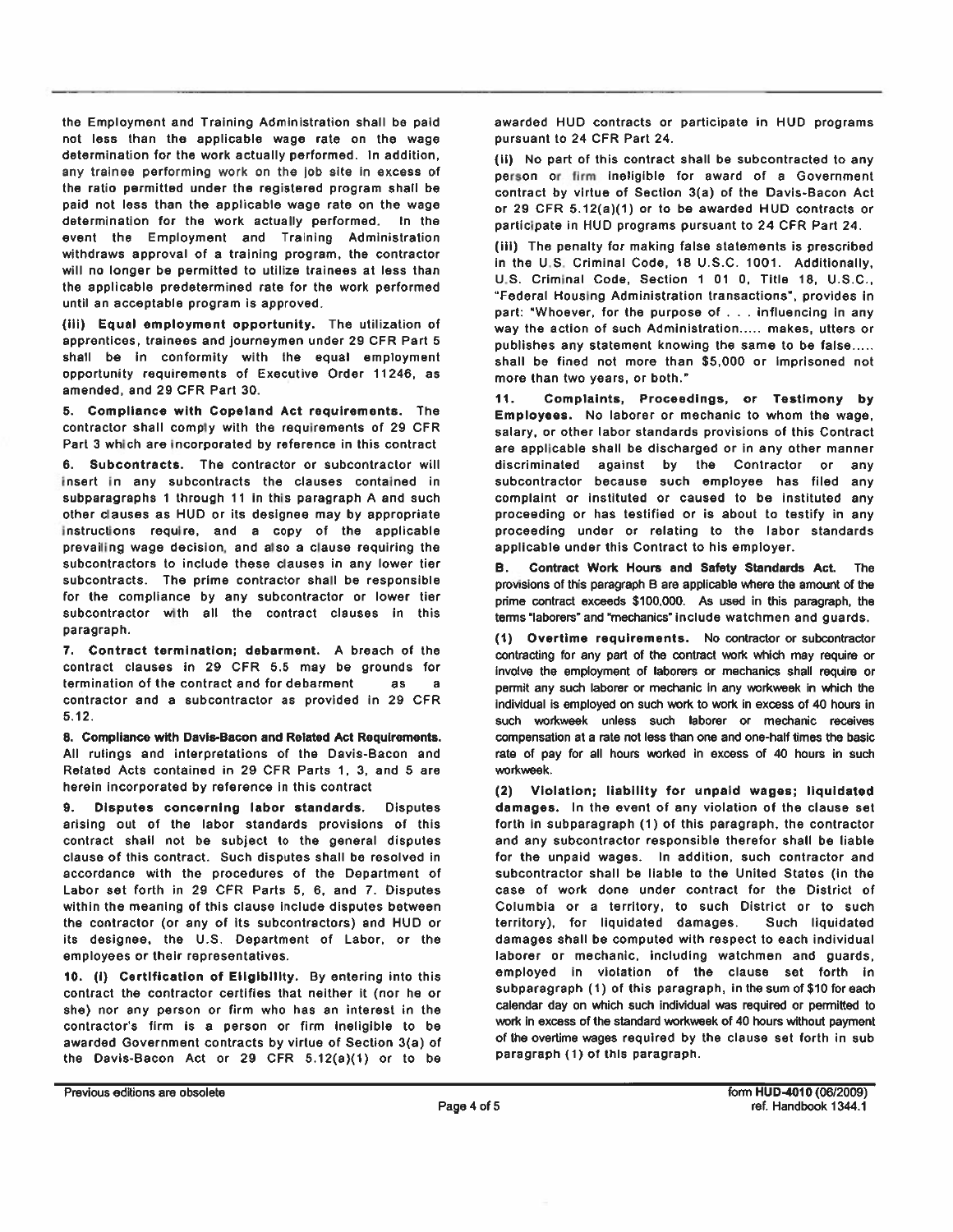Withholding for unpaid wages and liquidated  $(3)$ damages. HUD or its designee shall upon its own action or upon written request of an authorized representative of the Department of Labor withhold or cause to be withheld, from any moneys payable on account of work performed by the contractor or subcontractor under any such contract or any other Federal contract with the same prime contract, or any other Federally-assisted contract subject to the Contract Work Hours and Safety Standards Act which is held by the same prime contractor such sums as may be determined to be necessary to satisfy any liabilities of such contractor or subcontractor for unpaid wages and liquidated damages as provided in the clause set forth in subparagraph (2) of this paragraph.

(4) Subcontracts. The contractor or subcontractor shall insert in any subcontracts the clauses set forth in subparagraph (1) through (4) of this paragraph and also a clause requiring the subcontractors to include these clauses in any lower tier subcontracts. The prime contractor shall be responsible for compliance by any subcontractor or lower tier subcontractor with the clauses set forth in subparagraphs (1) through (4) of this paragraph.

C. Health and Safety. The provisions of this paragraph C are applicable where the amount of the prime contract exceeds \$100,000.

(1) No laborer or mechanic shall be required to work in surroundings or under working conditions which are unsanitary, hazardous, or dangerous to his health and safety as determined under construction safety and health standards promulgated by the Secretary of Labor by regulation.

 $(2)$ The Contractor shall comply with all regulations issued by the Secretary of Labor pursuant to Title 29 Part 1926 and failure to comply may result in imposition of sanctions pursuant to the Contract Work Hours and Safety Standards Act, (Public Law 91-54, 83 Stat 96). 40 USC 3701 et seg.

(3) The contractor shall include the provisions of this paragraph in every subcontract so that such provisions will be binding on each subcontractor. The contractor shall take such action with respect to any subcontractor as the Secretary of Housing and Urban Development or the Secretary of Labor shall direct as a means of enforcing such provisions.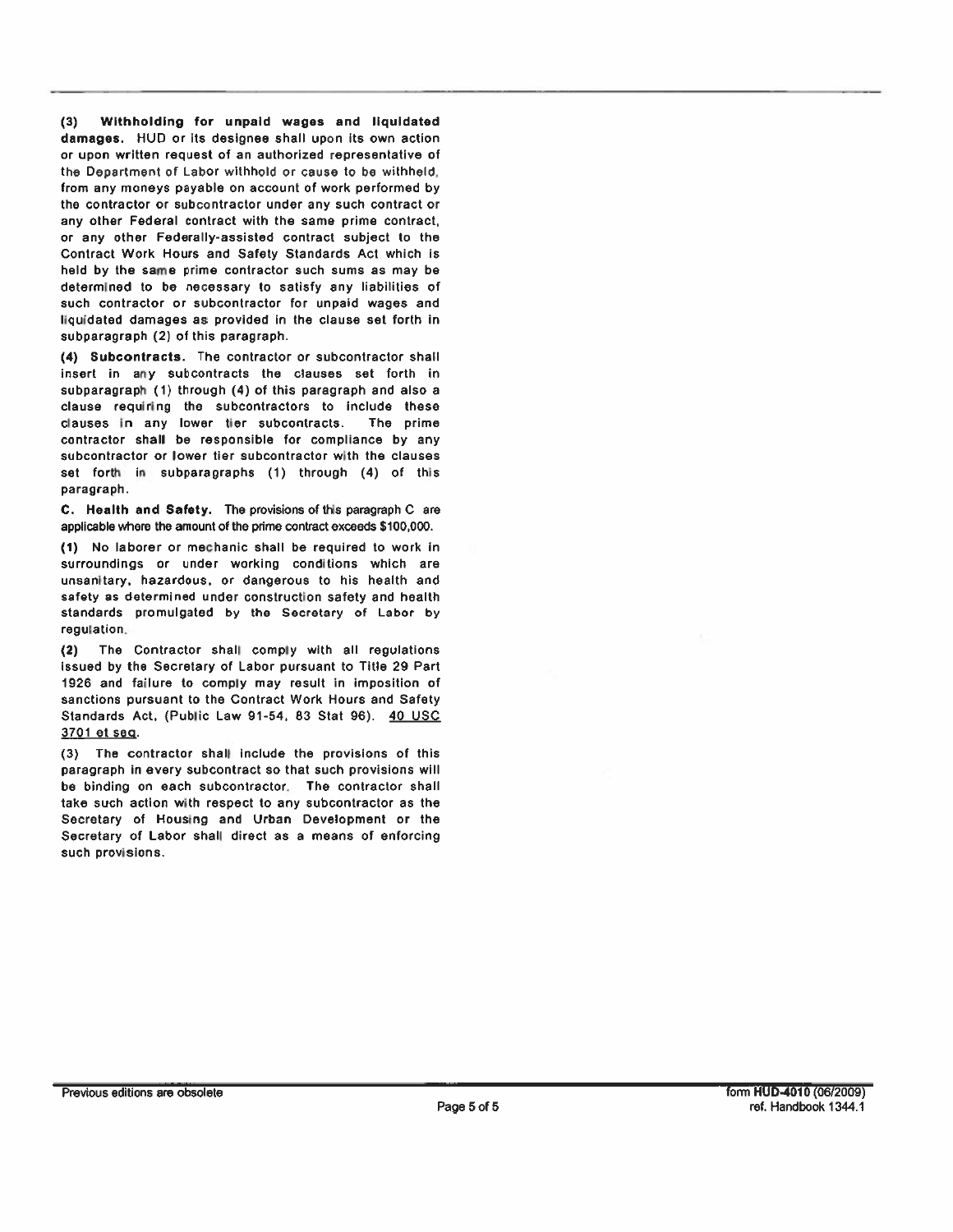#### WORCESTER COUNTY HOUSING REHABILITATION PROGRAM

#### **GENERAL SPECIFICATIONS**

These specifications cover general items of information relating to this bid solicitation. Detailed specifications for the home to be rehabilitated is attached. Bids will be accepted until 1:00 p.m. on Monday June 13, 2022, at the Worcester County Commissioners Office, Room 1103, One West Market Street, Snow Hill, Maryland 21863 at which time they will be opened and read aloud. General telephone inquiries may be directed to Davida Washington at 410-632-1200, ext. 1171. Questions of a technical nature may be directed to the Program Inspector, Dave Walter, at 410-603-4096. Bids may be mailed or delivered in person. Faxed bids are not acceptable. Bids must be clearly marked "Housing Rehabilitation Bid - June 13 - Berlin". Each bid must be signed and dated.

Contractor qualifications: Any contractor who has not submitted a Contractor Qualification form to the Program within the past six (6) months must complete and return the enclosed form. Contractors for this project must be a licensed Maryland Home Improvement Contractor as well as possess active liability insurance (\$100,000/\$300,000 for personal injury and \$50,000/\$100,000 for property damage).

Completion of job: Contractors are expected to commence work within thirty (30) days of the issuance of the Notice To Proceed. Work must be completed within thirty (30) days of commencement of job. If anticipated start date and completion schedule is different than outlined above, please write estimated dates on enclosed Bid Form.

Contracting Policy: Attached to this bid is a copy of the Rehabilitation Program Guidelines. Contractors are urged to read this document carefully.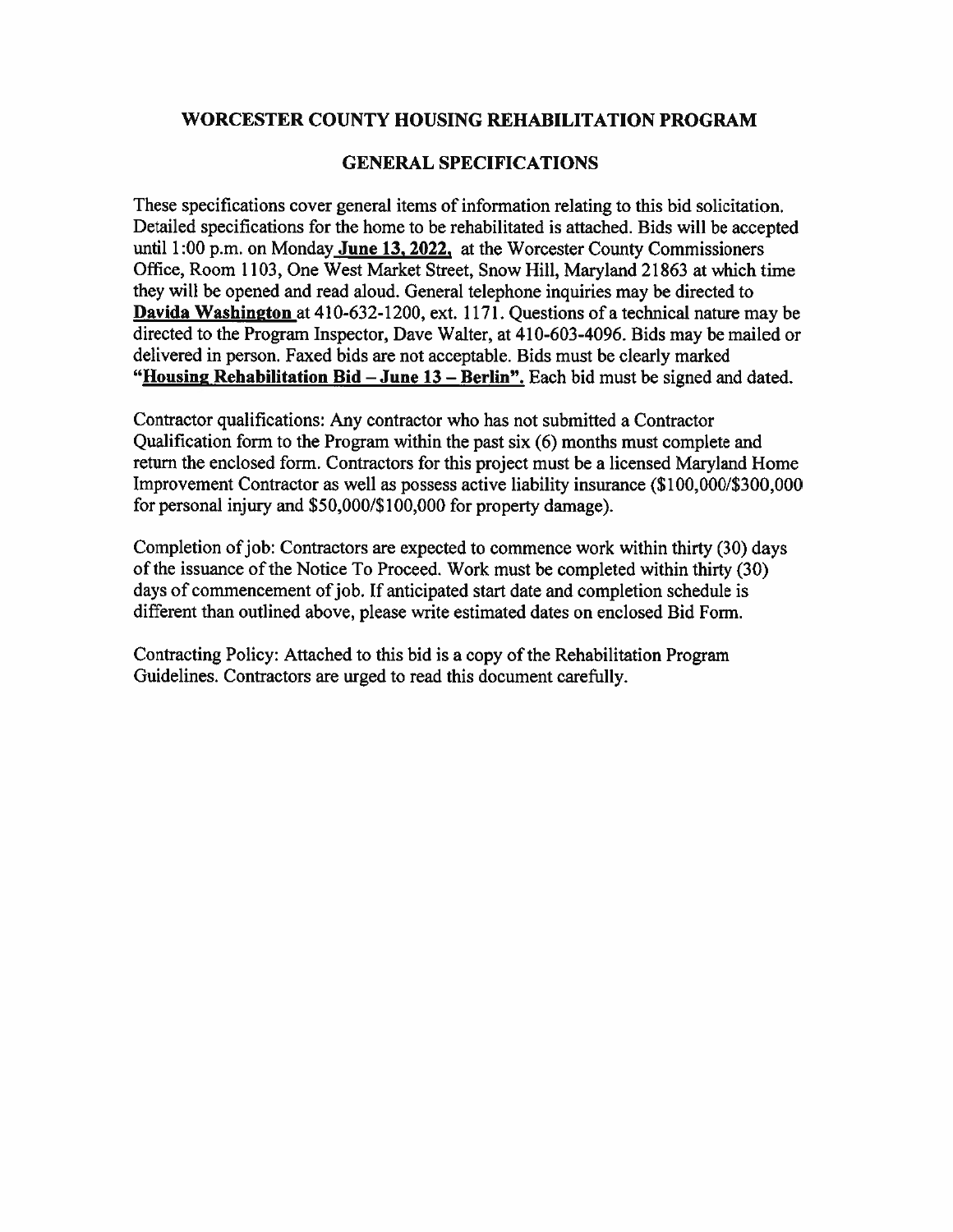#### ATTENTION: THIS BID FORM MUST BE REPRODUCED ON YOUR COMPANY LETTERHEAD AND BE SUBMITTED WITH YOUR BID PACKAGE. ALL PAGES OF WORK SCOPE WITH LINE ITEM PRICING DETAIL MUST BE INCLUDED. ANY MISSING INFO OR WORDING MAY DISQUALIFY YOUR BID. THE BID PACKAGE IS ALSO AVAILABLE ON-LINE AT www.co.worcester.md.us **BID FORM** \*must be signed to be valid

#### **Property of Joyce Pitts** 211 Flower St. **Berlin, MD 21811**

I have reviewed the specifications and provisions for rehabilitation work on the above referenced property and understand said requirements. I hereby propose to perform this work for the total price of:

Total Quote: \$

Date:  $\qquad \qquad$ 

Signature

**Typed Name** 

Title

Company Name

Address

Phone Number(s)

 $HVAC$  license  $#$ 

Exp. Date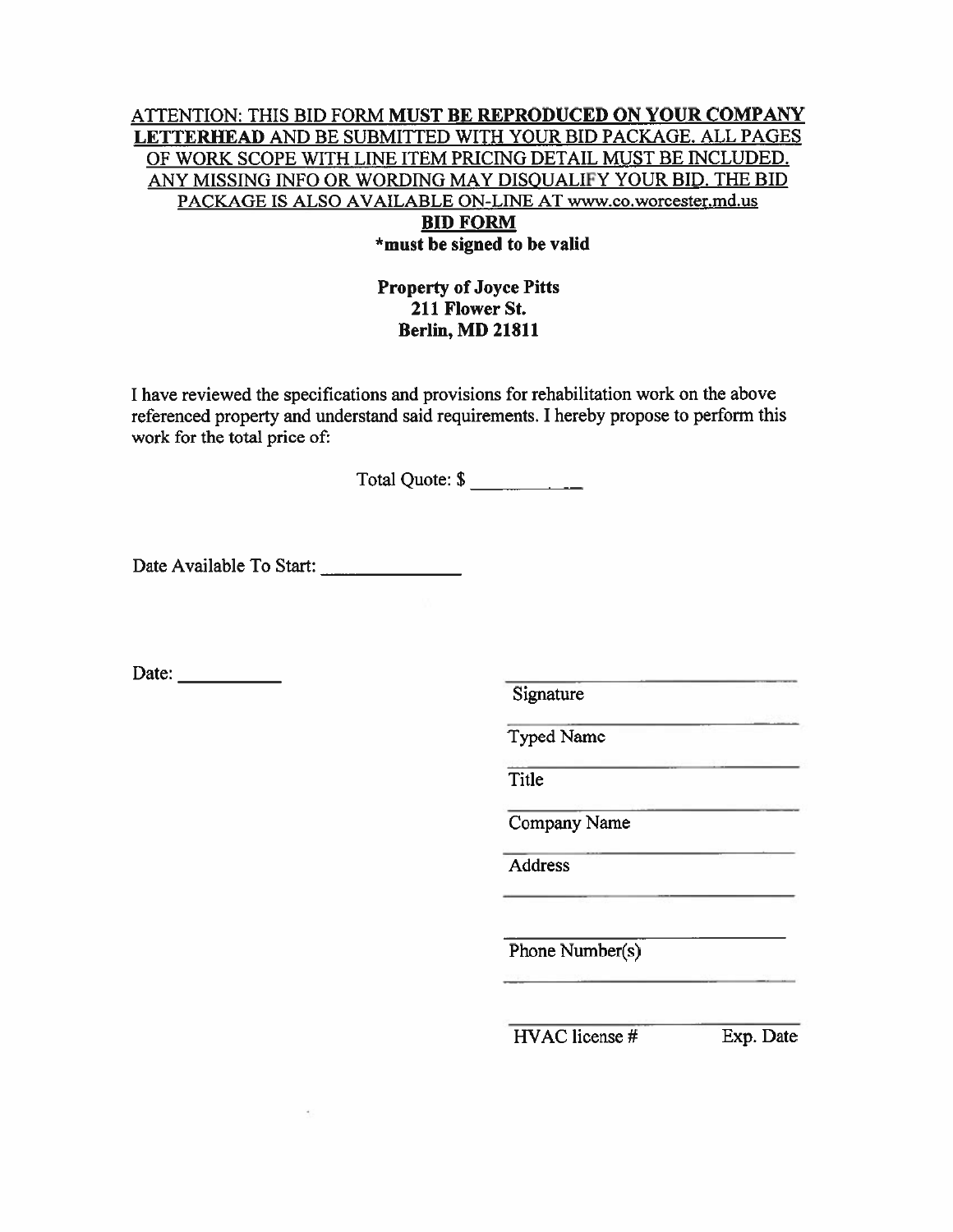Owner

DATE OF PROPOSAL:

**Date** 

I have reviewed the above specifications and hereby accept as written.

Clean up and haul away all old materials and any construction debris remaining. SIGNATURE: **TITLE:** TITLE: COMPANY NAME: And the company of the company of the company of the company of the company of the company of the company of the company of the company of the company of the company of the company of the company of the compa PHONE NUMBERS: OFFICE: CELL: CELL: **EXPIRATION DATE: MHIC#:** 

## **C. SMOKE DETECTORS HARD WIRED**

Install 4 hard wired smoke detectors according to code requirements. If hard wiring new units, results in a hardship for labor or work required, battery units will be sufficient.

Replace top hardware of left-side laundry closet door.

A. REPLACE GLASS AND TWO SASHES IN FRONT WINDOW:

insulated glass to meet current Energy Star requirements.

# **SCOPE OF WORK**

Remove existing broken glass. Replace glass and sashes (top and bottom) in 2 windows. Low E

ADDRESS: 211 Flower St.

**BERLIN. MD 21811** 

PHONE: 410-641-3473

**B. BI-FOLD DOOR REPAIR** 

**PRICE:** 

**PRICE:** The contract of the contract of the contract of the contract of the contract of the contract of the contract of the contract of the contract of the contract of the contract of the contract of the contract of the c

PRICE: **All and Service** PRICE:

PROJECT: JOYCE PITTS **FOUR PROJECT:**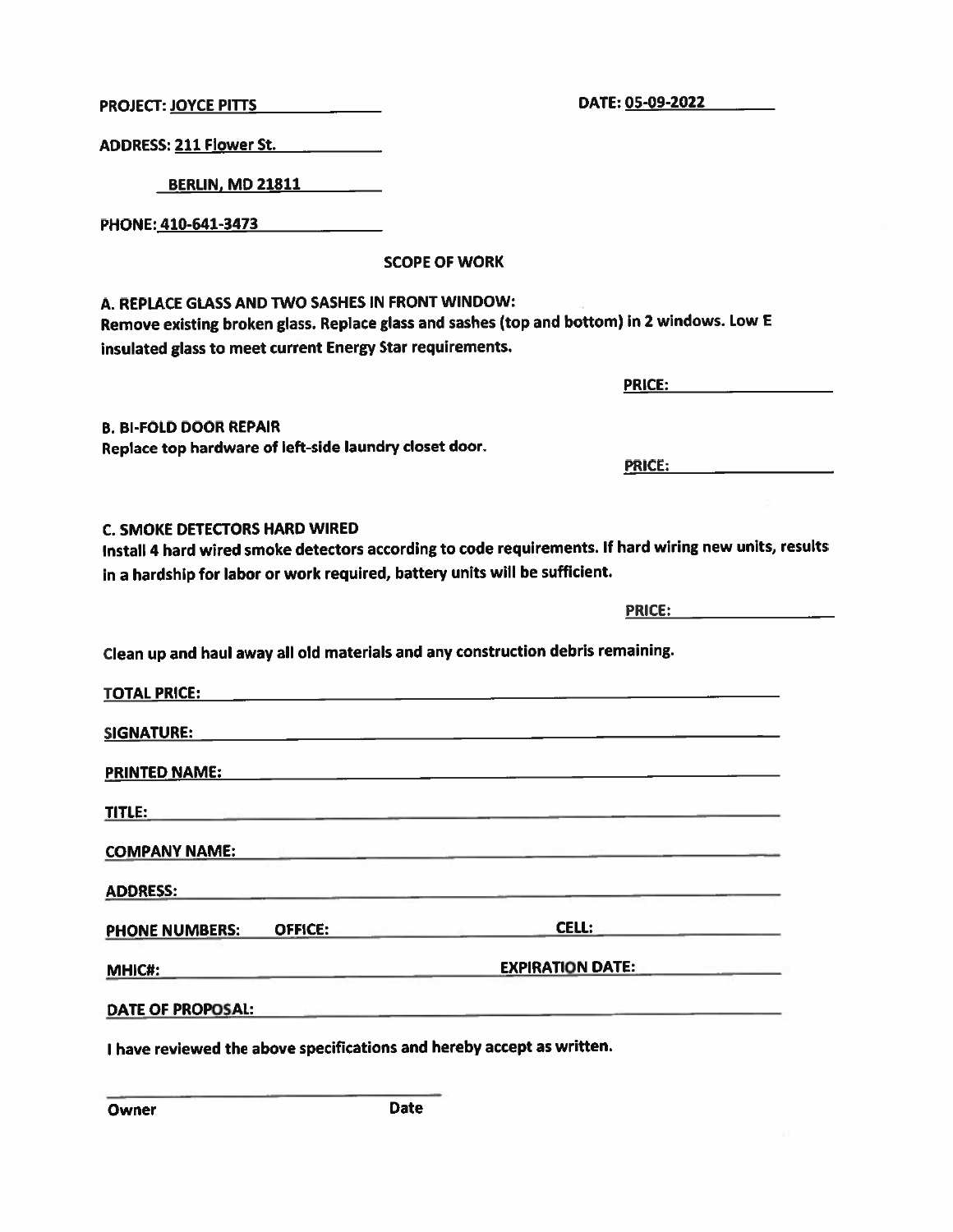## REHABILITATION GUIDELINES FOR WORCESTER COUNTY, **MARYLAND**

## **INTRODUCTION**

This rehabilitation plan sets forth the guidelines and procedures governing the operation of the Worcester County Housing Rehabilitation Program.

This program will make available financial and/or technical assistance for the rehabilitation of eligible substandard housing units located in the unincorporated areas of Worcester County. Rehabilitation work will correct deficiencies in the eligible home and make the units safe, sound and sanitary for the occupants. All properties will be rehabilitated to the County's Livability Code.

The legal authority for this rehabilitation program comes from the applicable grant agreement for the Community Development Block Grant Program administered by the Maryland Department of Housing and Community Development.

The local governing bodies, contractors, subcontractors, vendors and applicants for rehabilitation assistance are required to abide by a number of State and Federal laws, and may be required to sign documents certifying their compliance.

The Civil Rights Act of 1964 Executive Order 11246 concerning Equal Employment Opportunity Standards of Conduct for the CDBG recipients – Conflict of Interest Notice of Requirement for Affirmative Action to Ensure Equal Employment Opportunity Standard of Equal Opportunity Construction Contract Specifications Certification of Non-Segregated Facilities for Contracts over \$10,000 Title VI of Civil Rights Act of 1964 Section 109 of Housing & Community Development Act of 1974 Section 3 Compliance Age Discrimination Act of 1975 Section 504 Affirmative Action for Handicapped Lead Based Paint Hazards Access to/Maintenance of Records

Past experience with the Program has shown that there are sufficient applicants to utilize the available funds. If this should cease to be the case, the Administration will market the Program via newspaper and television stories, public service announcements, and contacts with civic and charitable organizations.

The County Commissioners shall have the right to waive certain limits and eligibility criteria on a case-by-case basis as justified by unusual circumstances and with the approval of the State.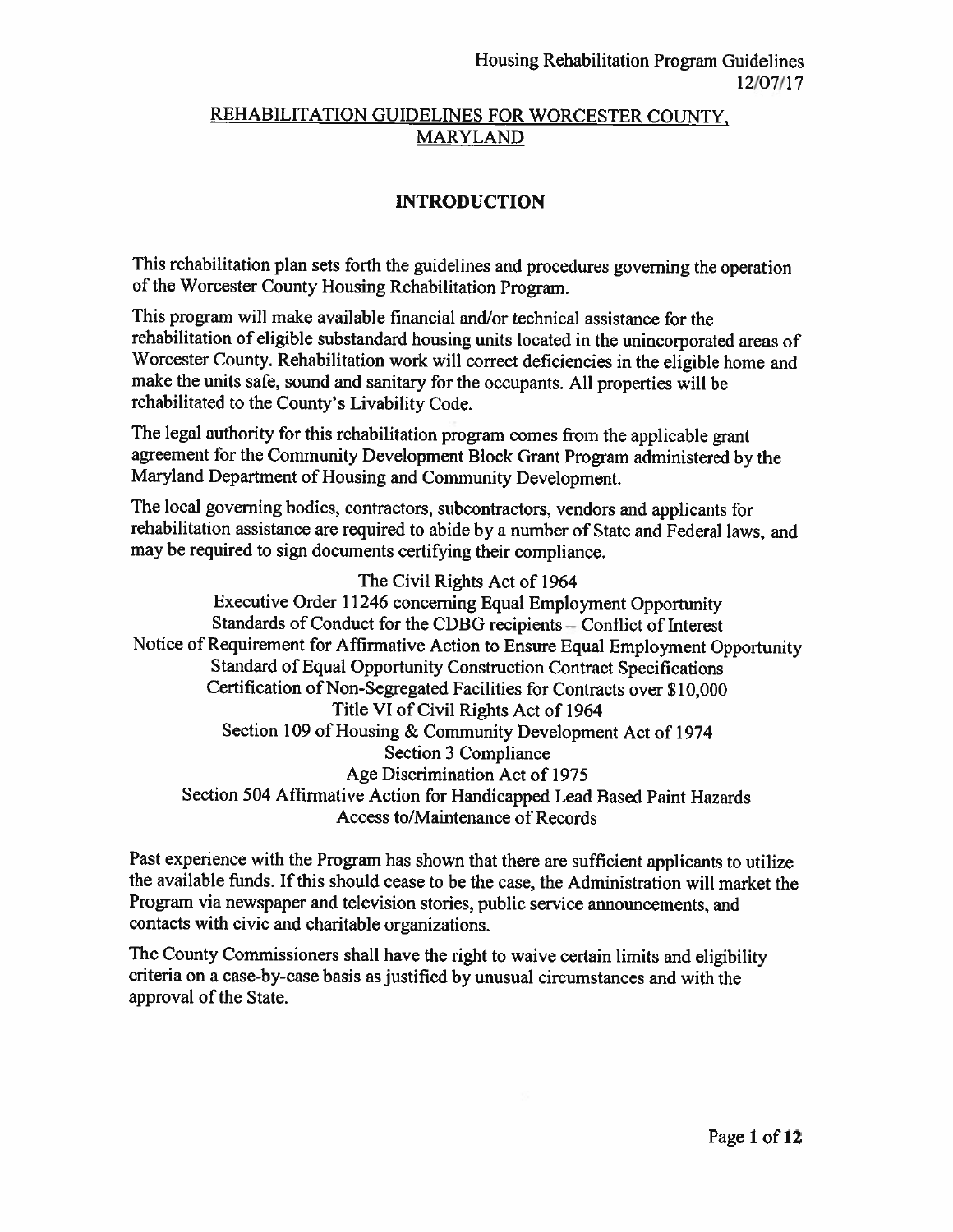### **SECTION I - ELIGIBILITY**

1. Beneficiaries of the Program must be of low-to-moderate income, as defined by income limits provided by the Maryland Department of Housing and Community Development.

The limits may be revised form time to time. Current limits are as follows:

| Persons Per Household | Maximum Annual Income |
|-----------------------|-----------------------|
|                       | 40,600                |
| 2                     | 46,400                |
| 3                     | 52,200                |
| 4                     | 58,000                |
| 5                     | 62,650                |
| 6                     | 67,300                |
|                       | 71,950                |
| 8                     | 76,600                |

2. The dwelling to be rehabilitated must be located within the unincorporated areas of Worcester County or in a township that does not receive CDBG funding.

- 3. The dwelling must be in substandard condition and economically feasible of being brought into compliance with the standards of the County's Livability Code. Exceptions may be made for emergency cases to correct an immediate threat to the health and safety of the occupant(s). All health and safety problems will be documented on a separate form.
- 4. Program emphasis is the rehabilitation of owner-occupied dwellings, however, landlords who rent to persons of low-to-moderate income may be considered for CDBG funded interest subsidies for bank loans, provided such assistance has been approved by the State.
- 5. Owner-occupants must not own any house other than the one to be rehabilitated under the program and must not have substantial assets which would enable the applicant to secure rehabilitation funds from other sources.
- 6. If the dwelling lies within a flood zone, the applicant must agree to obtain flood insurance coverage.
- 7. Vacant dwellings may be considered for rehabilitation if the dwelling has been vacated due to its substandard condition, and if the owner agrees to occupy the dwelling upon completion.
- 8. Applicants without property insurance must obtain such insurance prior to the initiation of any work.
- 9. Homes owned by more than 1 party (other than a husband and wife who reside together) may be rehabilitated even if not all members reside in the home. At least one of the owners must live in the home. All others must sign all program documents, including the application and the final loan documents.
- 10. The total income of all persons residing in the house will be counted. The income of household members who are presented as residing temporarily in the house will be counted for eligibility purposes until evidence is that the person has moved out.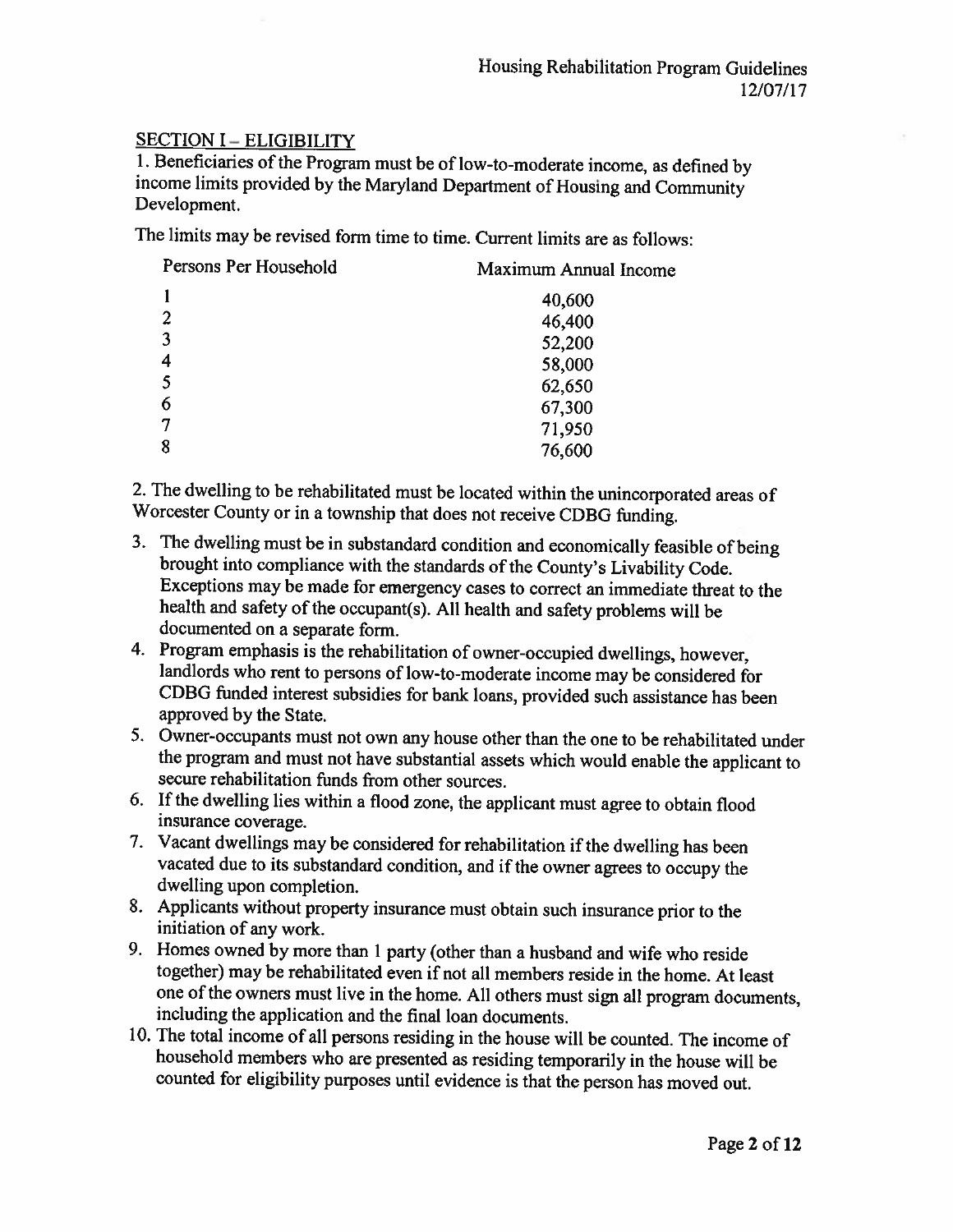### **II. APPLICATION PROCEDURES**

- 1. Applications will be accepted continuously. The following must be submitted prior to application review and underwriting: property tax bill; proof of insurance or commitment to obtain such on property; verification of mortgage (if applicable); and proof of income. The following will be acceptable as proof of income: social security or pension award letters, last two pay stubs, W-2 form for the previous year, or income tax returns. Mortgage verification forms will be used. Employment verification forms will be used at the discretion of the Administrator.
- 2. The number of applicants which meet eligibility guidelines will be referred to the Program Inspector for completion of a preliminary inspection. This will occur during the times in which the program has sufficient funds to handle the stream of applicants coming in. Preliminary inspections will not be completed for "backlogged" applicants. The purpose of the preliminary inspection is to determine whether the rehabilitation is economically feasible and to determine the health and safety violations which will end in the prioritization of applications. Preliminary inspections will be made in writing and will include the estimated cost time.
- 3. The Administrator will perform general prioritization of applications for the purpose of presentation to the review board. Priorities are covered in Section III, "Selection".
- 4. Excess housing demand will be partially addressed by the prioritization discussed in #3, above. In addition, applicants deemed to have greater repayment ability will be referred to the State Special Loans Programs. Consideration will be given in developing programs which will expend the CDBG funds in a timely manner, but yet maximize the number of families served. A prioritized waiting list will be developed so that as more funds become available, families will be reviewed in priority order. All Special Loans Programs cases will be handled using regular **SLP** procedures
- 5. Underwriting will be performed prior to presentation to the Housing Review Board. The Administrator will utilize the State Special Loans Program underwriting form. Applicants who expend more than 28% of their income for housing expenses will be deemed unable to repay a loan.
- 6. The Administrator will prepare recommendations for action by the Review Board and will mail this material to the Board in advance of the meeting at which action is being requested. In order to receive a conditional grant, the applicant must meet one of the following criteria: have income below 80% of the AREA median; be 62 years of age or older; or is spending more than 30% of his gross income on housing, exclusive of utilities.

#### **III. SELECTION**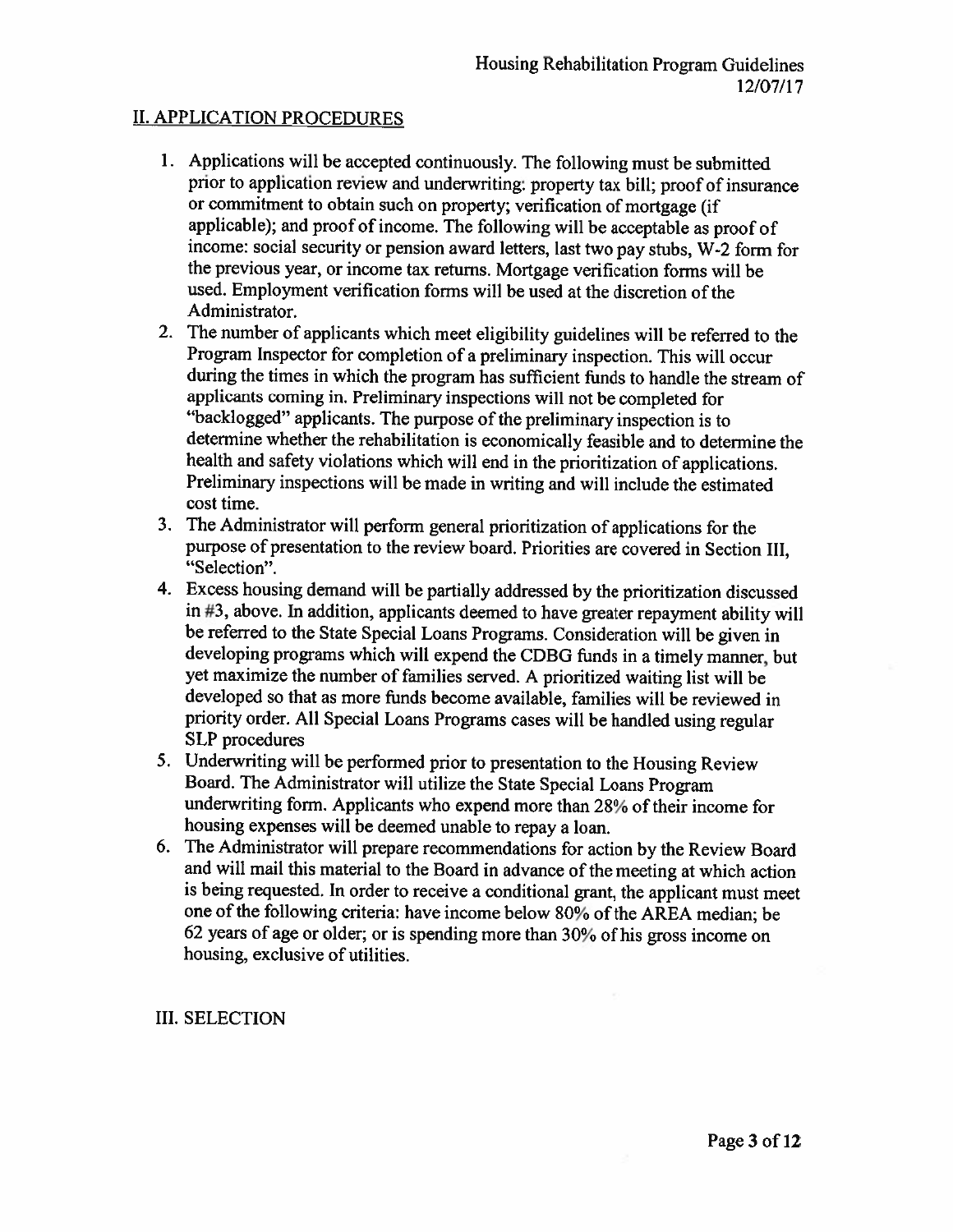- 1. Efforts will be made to provide assistance on a first-come, first-served basis, however, severity of need will take precedence. Severity of need will be based on the following criteria:
	- One or more occupants of the dwelling is age 62 or older.
	- One or more occupants of the dwelling is handicapped.
	- Condition of the dwelling is a threat to the health and/or safety of the occupants.
	- Total household income is below 50% of the County median.  $\bullet$
- 2. The Housing Review Board will meet as needed. The Board will review applications and recommendations from the Program Administrator and will make decisions as to which shall be funded and the method of financing. Grievances and appeals against the decision of the Housing Review Board will be made in writing within 30 days after notification of the Board's decision. Additional information not presented at the time of the meeting must be requested with the request for an appeal hearing. Appeals will be referred to the County Administrator who will act on them within 30 days of receipt. Applicants may further appeal to the County Commissioners within 30 days after the decision of the County Administrator. Applicants will be notified of the grievance procedures upon notification of action by the Board on their cases.
- 3. Upon application approval, the Administrator will send appropriate documentation to the Maryland Historical Trust for the Section 106 review.
- 4. The Inspector will perform a detailed, written work-up for each approved case.

## IV. STRUCTURE OF FINANCIAL ASSISTANCE

- 1. The average amount of assistance is expected to be \$20,000. The maximum grant amount will be \$30,000. Total improvements may exceed \$30,000 if the afterrehab value of the dwelling is in excess of all mortgage amounts and the home can be brought into compliance using what is still considered to be moderate to of these substantial rehabilitation guidelines. CDBG Awards exceeding \$30,000 shall be in the form of 0% interest loans; payment amounts to be determined using the Special Loans Program underwriting worksheet. Recipients must make payments as scheduled to the County Treasurer's Office until the entire principal amount of the debt is retired; there is no expiration on the term of the loans. The Board may alternatively elect to supplement the \$30,000 maximum grant amount with loan funding through the State Special Loans Program. Payment and interest would be set by SLP according to their Program guidelines and loans would be serviced through their agency.
- 2. In cases of the sale or cash-out re-financing of rehabilitated properties, the County must be re-paid the balance of the loan or grant per the terms outlined in the agreement. Reverse mortgages are not permitted while liens are still in effect. The following tiered system applies for liens placed on houses rehabilitated through a CDBG grant:

Tier I- \$0 to  $$12,500$  grant requires a five (5) year lien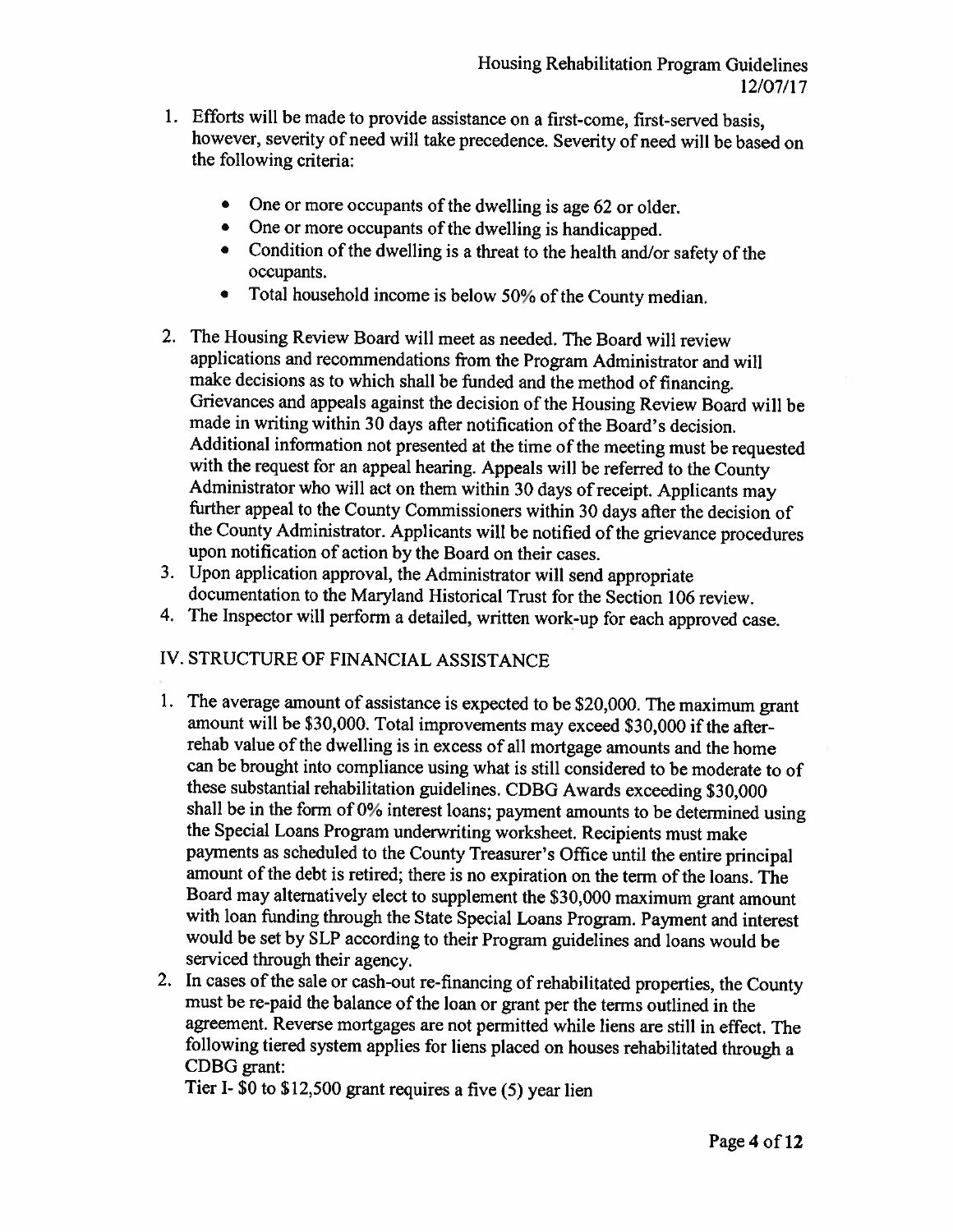Tier II-  $$12,501$  to  $$25,000$  grant requires a ten (10) year lien Tier III- \$25,001 to \$30,000 grant requires a fifteen (15) year lien.

A tiered portion of the grant amount must be repaid if the dwelling is sold after rehabilitation and prior to the expiration of the grant term. Repayment is required according to the following schedule:

For five year liens: Sale in the first year: Sale in the second year Sale in the third year Sale in the fourth year Sale in the fifth year

100% grant repayment 80% grant repayment 60% grant repayment 40% grant repayment 20% grant repayment

The grant mortgage will be released after the fifth year and no repayment is required thereafter.

| 100% grant repayment |
|----------------------|
| 90% grant repayment  |
| 80% grant repayment  |
| 70% grant repayment  |
| 60% grant repayment  |
| 50% grant repayment  |
| 40% grant repayment  |
| 30% grant repayment  |
| 20% grant repayment  |
| 10% grant repayment  |
|                      |

The grant mortgage will be released after the tenth year and no repayment is required thereafter.

For fifteen year liens:

Sale in the first year: Sale in the second year Sale in the third year Sale in the fourth year Sale in the fifth year Sale in the sixth year Sale in the seventh year Sale in the eighth year Sale in the ninth year Sale in the tenth year Sale in the eleventh year Sale in the twelfth year Sale in the thirteenth year Sale in the fourteenth year

100% grant repayment 93% grant repayment 87% grant repayment 80% grant repayment 73% grant repayment 67% grant repayment 60% grant repayment 53% grant repayment 47% grant repayment 40% grant repayment 33% grant repayment 27% grant repayment 20% grant repayment 13% grant repayment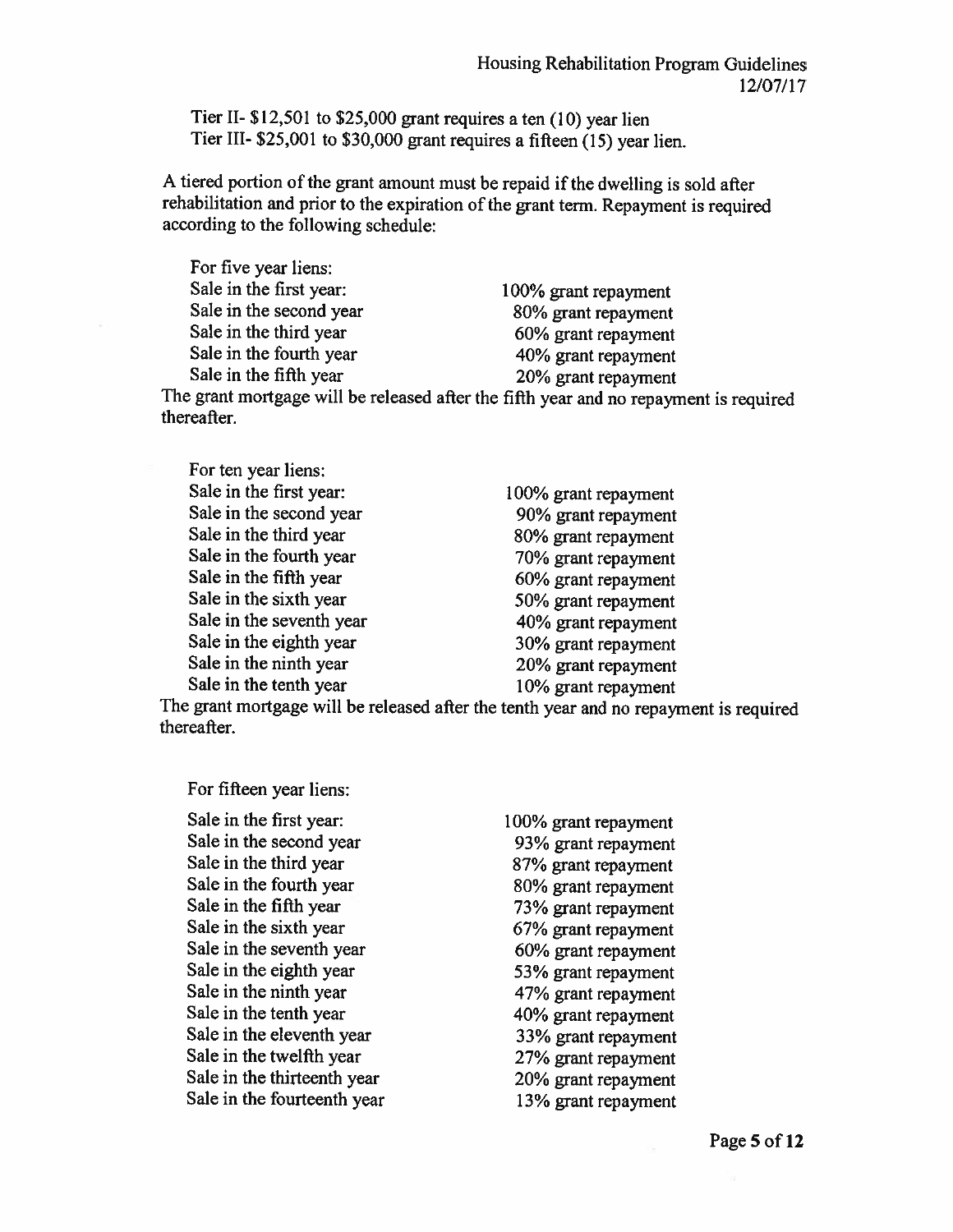Sale in the fifteenth year 7% grant repayment The grant mortgage will be released after the fifteenth year and no repayment is required thereafter.

#### V. REHABILITATION ACTIVITIES

- 1. Work to be performed will be determined through an inspection by the Rehabilitation Specialist/Inspector. The homeowner will be encouraged to participate in this process. The Rehabilitation Specialist will prepare a detailed work write-up which will be utilized for solicitation of bids to perform the work. Work on these homes which require septic systems, wells and the installation of bathrooms will be reviewed by the Worcester County Division of Environmental Programs prior to be sent to bid. Requirements of the Division of Environmental Programs will be incorporated into the work write-up.
- 2. The following are considered eligible repairs under the program when such repairs are necessary to bring the property into conformance with the County's Livability Code:
	- Improvements to the existing physical structure such as painting  $\bullet$ and resurfacing of structures or surface elements
	- Roof, wall, floor and ceiling repairs
	- Replacement of appliances such as range, hot water heater, water pump.
	- Replacements of fixtures such as heating, electrical, plumbing
	- Energy conservation/weatherization improvements
	- Alterations necessary to make the dwelling more accessible for handicapped persons
	- Modifications to the physical structure such as the addition of a bathroom, windows, steps, and fire detection equipment.
- 3. The following activities are generally ineligible for rehabilitation assistance:
	- New construction, substantial reconstruction, or the finishing of unfinished space such as attics or basements.
	- Remodeling or cosmetic improvements
	- Renovation of dilapidated outbuildings
	- Appliances not required by code standards
	- Materials, fixtures, equipment or landscaping of type or quality that exceeds that customarily used in Worcester County for properties of the same general type. The County has developed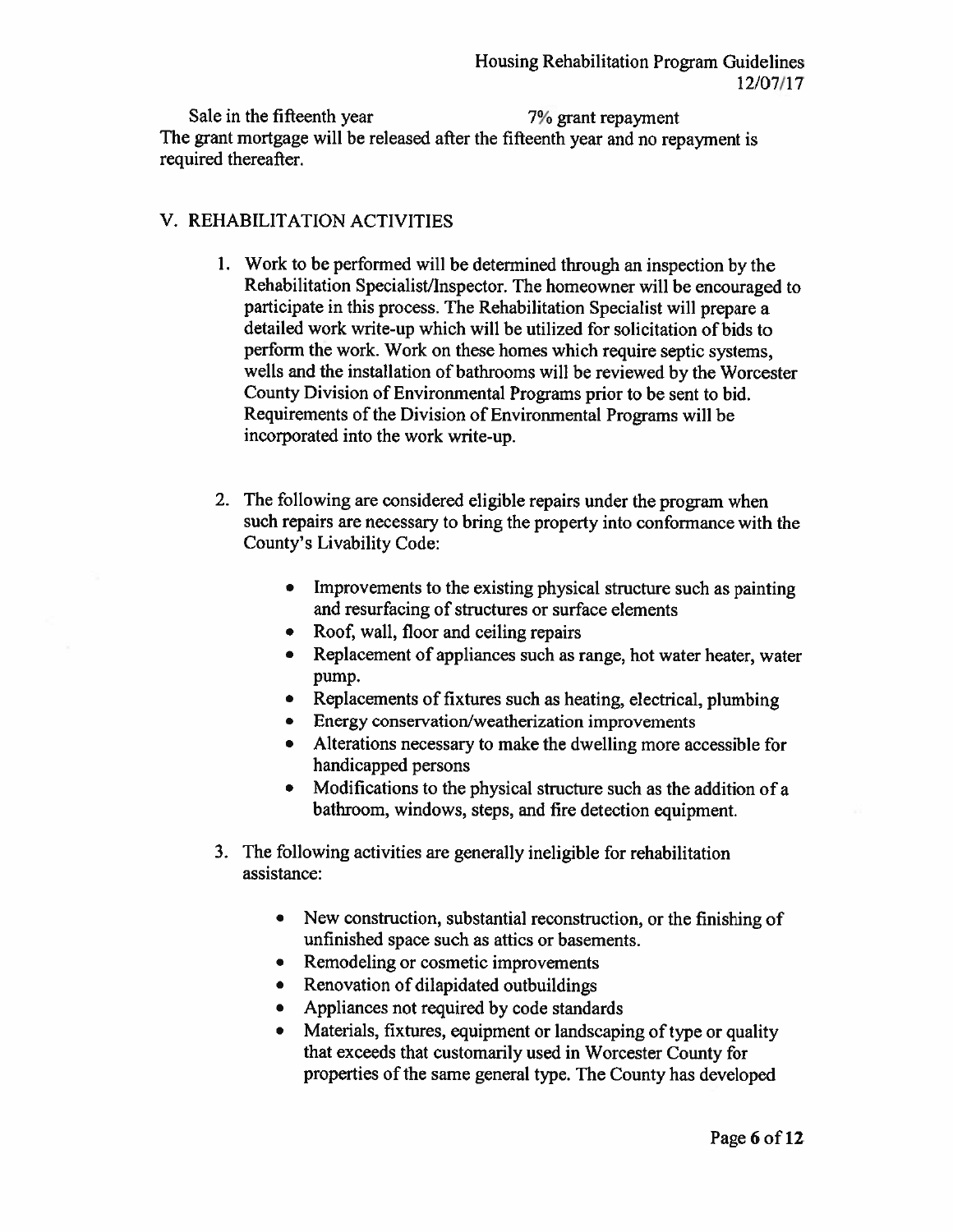general specifications which detail the level of materials and workmanship quality.

#### **VI. CONTRACTING**

- 1. The County will advertise publicly for bids based on the work write-up prepared by the Rehabilitation Specialist. Minority and female owned firms will be encouraged to bid.
- 2. Contractors must complete a Qualification Form to be considered as an eligible bidder.
- 3. Bids will be reviewed for accuracy and responsibility and a recommendation for award will be provided to the County Commissioners. Bids will generally be awarded to the lowest bidder. The County Commissioners reserve the right to accept or reject any or all bids.
- 4. The County may limit the number of contracts to be awarded to one contractor during any one bid solicitation and may negotiate with other bidders for remaining contracts.
- 5. Following award, the Owner-Contractor Agreement will be executed by the contractor and homeowner. The Program Administrator will then issue a Notice to Proceed.
- 6. The contractor may request progress payments as often as needed. Payments are made following inspection by the Program Inspector and upon approval by the Program Administrator. The contractor may receive up to 75% of the total contract in this manner; the final 25% will not be paid until satisfactory completion of a final inspection and the achievement of lead clearance on applicable projects. The homeowner, Program Inspector, contractor and Program Administrator are required to sign-off on the final payment request in order for payment to be processed.
- 7. All work involving well and septic installation will be bid separately and will not require the certification of the Program Inspector. The Administrator will work directly with the Environmental Programs Department for this procurement. E.P. will also perform the inspections.
- 8. The inspector will obtain the owner's signature on the Certificate of Completion prior to the final payment being made. If there is a dispute, the inspector and Program Administrator will make the determination and document the reasons for such.
- 9. Any homeowner who has problems with the work after its completion. (i.e., leaking pipes) should contact the Program Administrator who will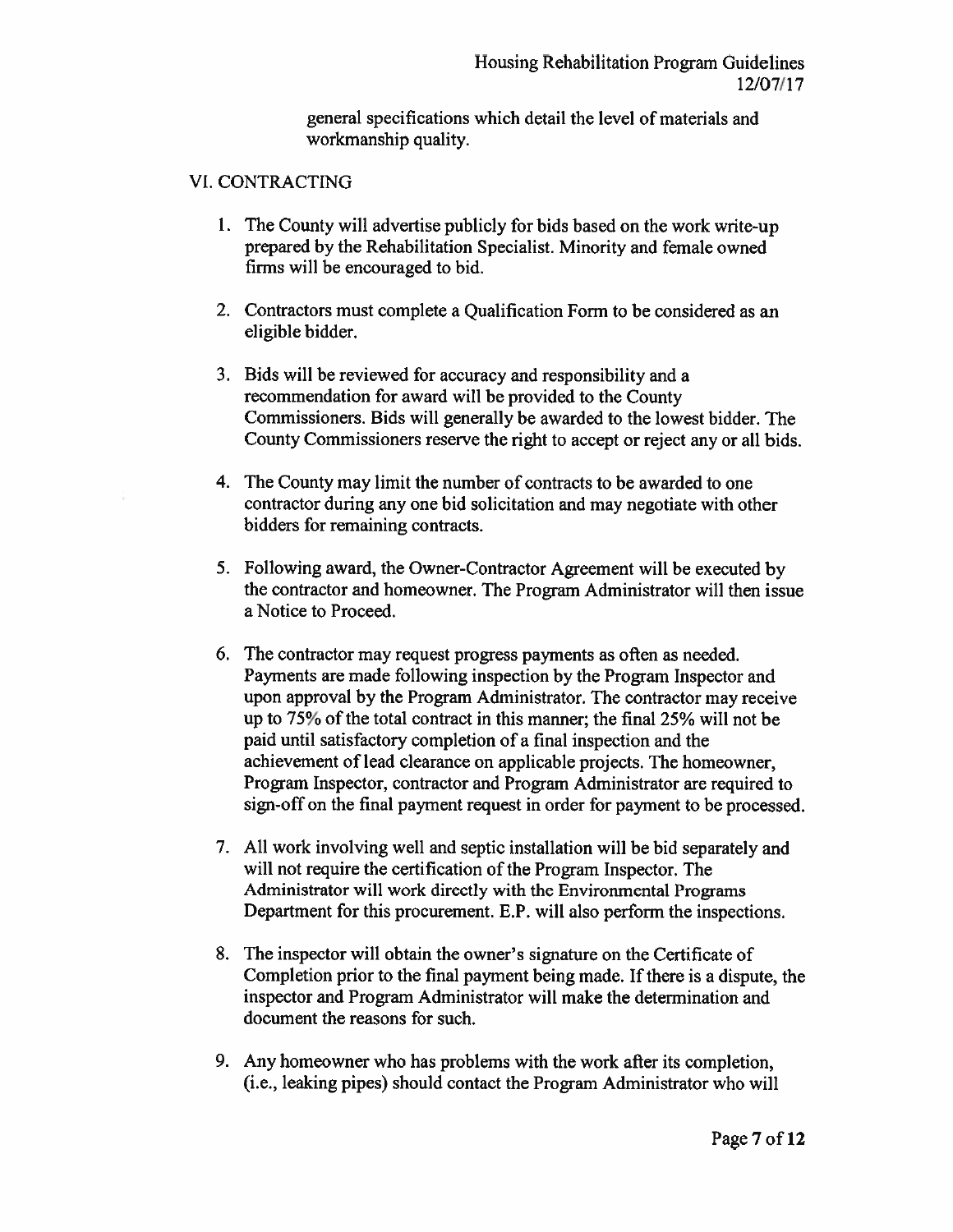request the inspector to ascertain the cause of the problem. If the time frame is within the one-year guarantee period, all efforts will be made to encourage the Contractor to correct the problems voluntarily. If this should prove unfeasible, the program will engage the services of another contractor to correct the work, if ample funds are available.

#### **VII. PERMITTING PROCESS**

- 1. The Housing Administrator will send a copy of the final work write-up to the applicable Permitting Department for a permit review. The Permitting Department will respond with a written memo listing the permits required for the project and the code which is used by the jurisdiction. The Administrator will provide the contractor with a copy of this memo when the Owner-Contractor Agreement is signed.
- 2. The contractor will contact the property owner to sign the permit and submit the permit to the local Permitting Department along with any required drawings or site plan and all applicable fees.
- 3. The contractor will notify the Department of Planning, Permits and Inspections and the Housing Administrator of the construction start date.

#### **VIII. FINAL REHABILITATION DOCUMENTS**

- 1. Once the contract for the work is awarded, the Administrator will prepare the following documents for signature by the homeowner:
	- Owner-Contractor Agreement
	- Lead Paint Notice
	- Grant/Loan Agreement
	- Promissory Note
	- Notice of Right of Rescission
	- FHEO Self Identification Form

In addition, a copy of the work write-up will be included in this mailing.

- 2. When the documents are returned to the Administrator, he or she will obtain the signature of the contractor on the Owner-Contractor Agreement. Once this is done, the Contractor will be given a Notice to Proceed.
- 3. The Grant/Loan Agreement will be recorded in the Office of the Clerk of Court.
- 4. Copies of the promissory note and Grant/Loan Agreement will be provided to the County Treasurer's Office upon signing and recordation.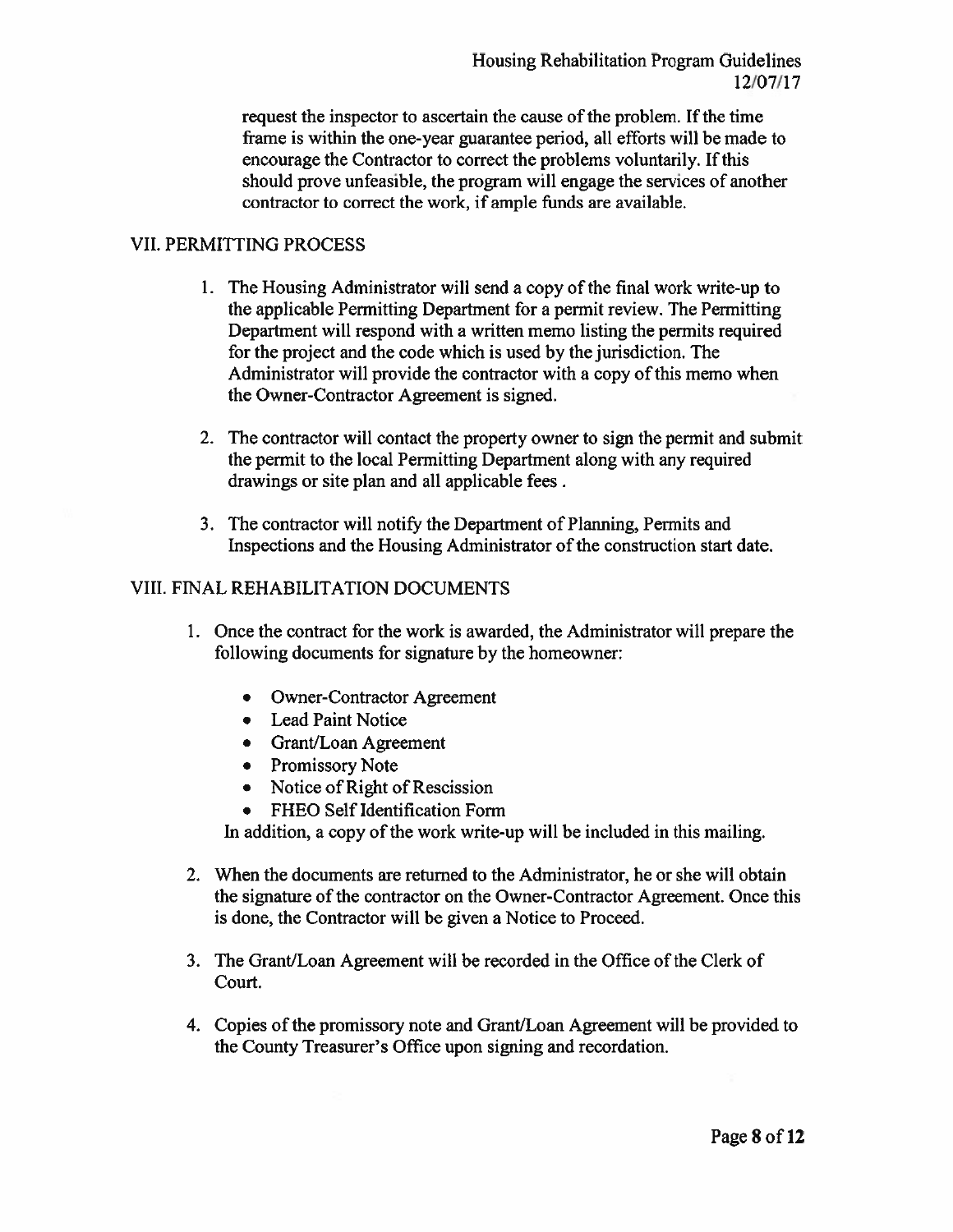#### **BID AND CONTRACT PROCEDURES** WORCESTER COUNTY HOUSING REHABILITATION PROGRAM

It shall be the policy of the Worcester County Rehabilitation Program to maximize participation by minority contractors. The Program Administrator shall consult all available resources for names of minority contractors.

The procedures contained herein apply only to work funded in whole or in part with County CDBG funds. Other agencies which supplement the CDBG funds have the option of using their own procedures.

#### CONTRACTOR QUALIFICATION

- 1. An advertisement soliciting interested rehabilitation contractors shall be placed in local newspapers by the Worcester County Housing Rehabilitation Program on behalf of the property owner. This ad will contain the information necessary to request a bid package and the date that bids are due.
- 2. Bid packages will be mailed to those contractors requesting them.
- 3. Bid packages will be mailed to those contractors known to be active in the area. The following will be required of contractors:
	- a. Adequate liability insurance (\$100,000/\$300,000 for personal injury and \$100,000 for property damage), listing agent's name, amount, expiration date and name of insurer.
	- b. Name of the company bank
	- c. The names of the usual subcontractors
	- d. The names and addresses of at least two (2) recent residential rehabilitation or remodeling customers
	- e. A list of all principal officers o the company
	- f. Number and date of the Maryland Home Improvement License
- 4. Contractors meeting the qualifications above will be deemed acceptable and will be allowed to bid on the rehabilitation projects. This privilege is contingent on the fact that no contractor is on HUD's debarred list, has filed bankruptcy or is otherwise deemed ineligible. The Housing Specialist/Inspector and the Housing Rehabilitation Program Administrator and award of the bid by the County Commissioners shall make final selection of the contractor after an evaluation of the bid. The name of contractors who do not perform satisfactorily will be submitted to the County Commissioners with a recommendation that they not be allowed to bid on future projects.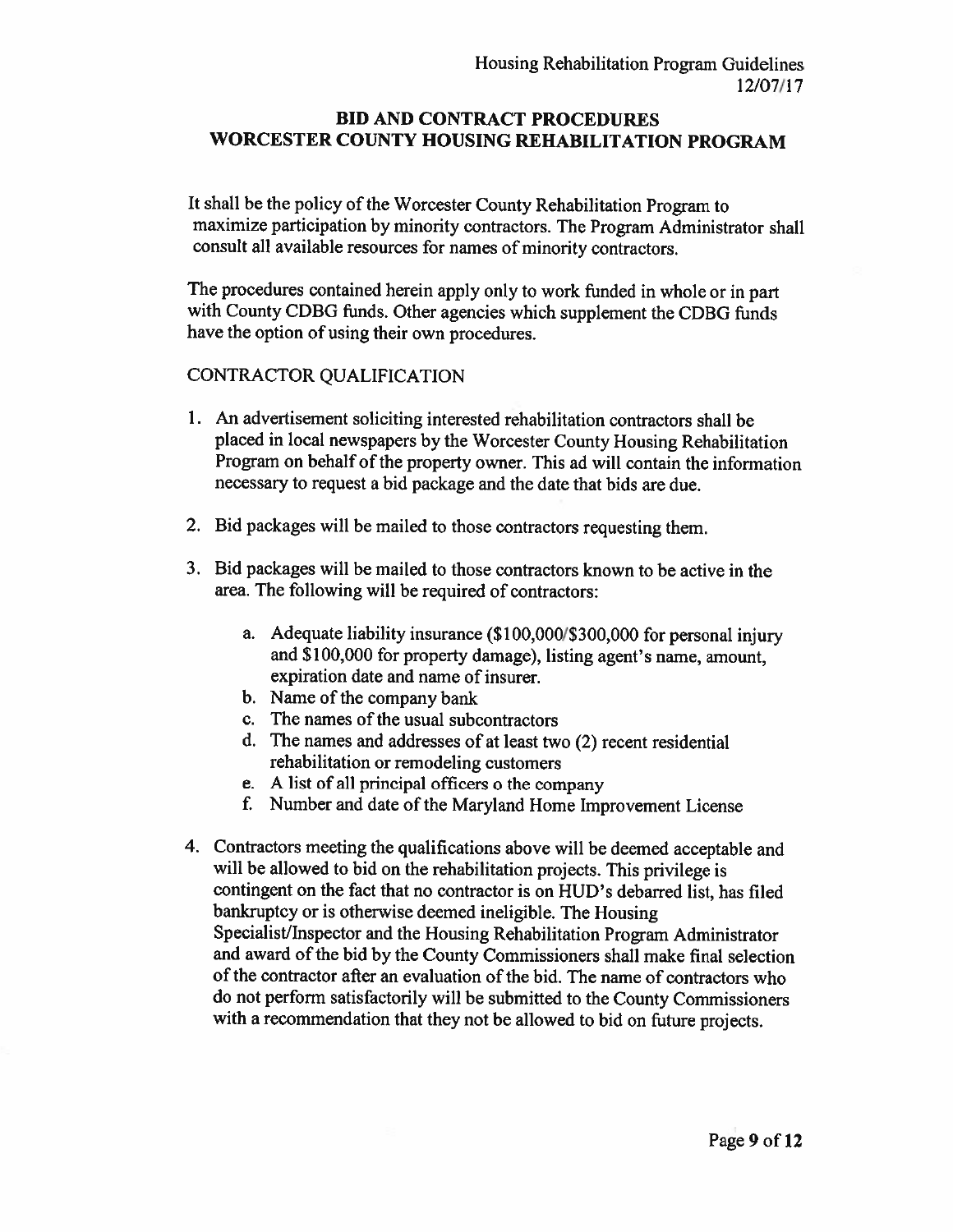- 5. Contractors will return completed and sealed bid packages to the Budget Officer no later than the date established in the advertisement. No bids will be accepted after this deadline. Faxed bids are not acceptable.
- 6. No items are to be omitted. All bids are to be totaled on the first page of the work write-up and signed by the contractor on the last page. Any bid which contains omitted items will be disqualified.
- 7. The jobs are to be bid on an individual basis, group bidding is not allowed.
- 8. Any questions concerning the substance of the work write-up should be clarified before the bid is submitted. No change orders may be made without the approval of the Worcester County Housing Rehabilitation Program Administrator. The submitting of bids shall be taken as a contractor's acknowledgement of the adequacy of the scope of work unless the bid is accompanied by a statement expressing the contractor's questions or concerns.
- 9. Bids will be reviewed by the Housing Specialist/Inspector and the Program Administrator. All bids will be opened publicly and read aloud at a specified time.
- 10. The contract for approved applications will be awarded consistent with the County's purchasing policy. Generally this will be the low bidder provided that he or she has met all eligibility criteria, and that the bid covers all items on the work write-up and that the bid appears to be feasible and responsive. The County Commissioners will award the contract at a regular meeting. It is the general policy of the program to use general contractors. However, there may be instances where work to only one trade is to be done. In these cases, the Administrator may solicit the appropriate subcontractor. All well and septic work will be bid separately.

WORCESTER COUNTY RESERVES THE RIGHT TO REJECT ANY OR ALL BIDS.

#### **CONTRACT PROCEDURES**

- 1. A contract for construction work financed by a rehabilitation grant or loan shall be undertaken between the contractor and the property owner. The County will not be a party to such a contract, but will act on the recipient's behalf in bidding, contract award and inspections of work completed.
- 2. The form of the contract shall be as follows: a single document, containing the general conditions and specifications for the work performed. The bid form is included in the contract by reference.
- 3. General contract provisions shall be required in all rehabilitation construction contracts, including: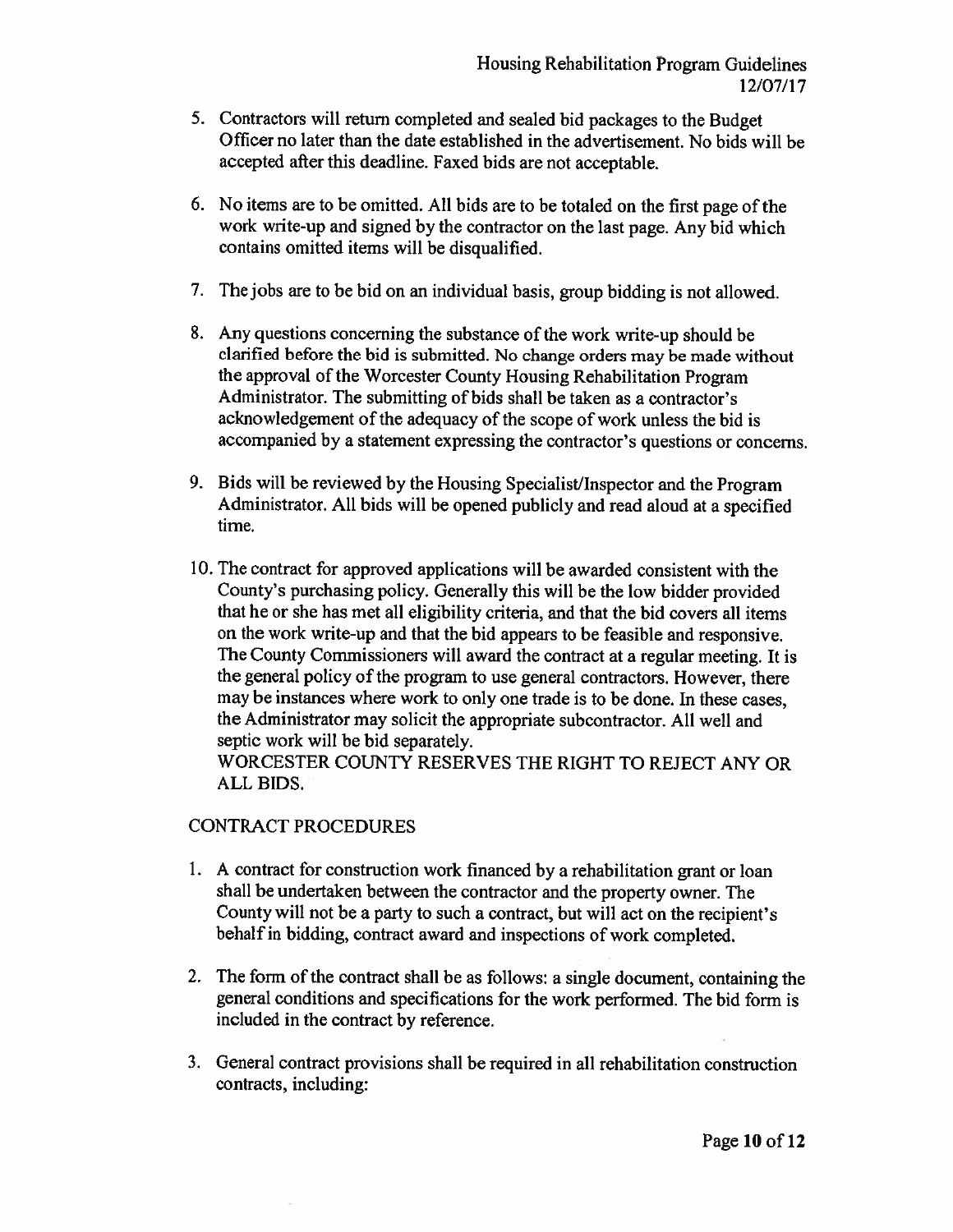- A provision that a written "Proceed to Work" order within a "to be determined" number of days is issued
- A provision that the Contractor will be paid the contract price according to a payment schedule specified within the contract when work is satisfactorily completed. Payment will be made as soon as possible after receipt of the contractor's invoice and for final payments receipt of release of liens by the contractors, suppliers and laborers involved.
- 4. The Contractor shall be required to follow the following provisions:
	- Comply with all County inspection requirements
	- Perform all work in accordance with applicable standards and requirements, whether or not covered by the work specifications.

#### **OWNER/CONTRACTOR DISPUTES**

If a dispute between the homeowner and contractor concerning workmanship, quality of materials, or scope of work occurs, the Program Inspector will meet with both parties to discuss their concerns. The Program Inspector will advise the homeowner and contractor, in writing, of the recommended resolution. If both parties are not satisfied with the recommended resolution, they may respond in writing to the Program Administrator within 10 days of the date of the notice from the Inspector. The Program Administrator will meet with the homeowner, contractor and inspector at the property, listen to the concerns of all parties and evaluate the disputed work. The Program Administrator will respond in writing within 10 days of the meeting. If the homeowner or contractor do not accept the final resolution of the Program, the dispute will be referred for independent arbitration as provided for in the terms of the Worcester County Housing Rehabilitation Owner-Contractor Agreement.

#### **CHANGE ORDERS**

- It is the policy of the Worcester County Housing Rehabilitation Program to carefully evaluate change orders. Every effort will be made to ensure that the work write-ups are complete and accurate representations of the work to be done in accordance with program guidelines. We require contractors to clarify any questions regarding the work write-up prior to the submission of a bid.
- For other items on which change orders may be required, the following procedures will apply, regardless of whether the request for a change is initiated by the contractor or a homeowner:
- 1. The contractor is required to telephone both the Program Administrator and the Project Inspector with a verbal explanation of the situation.